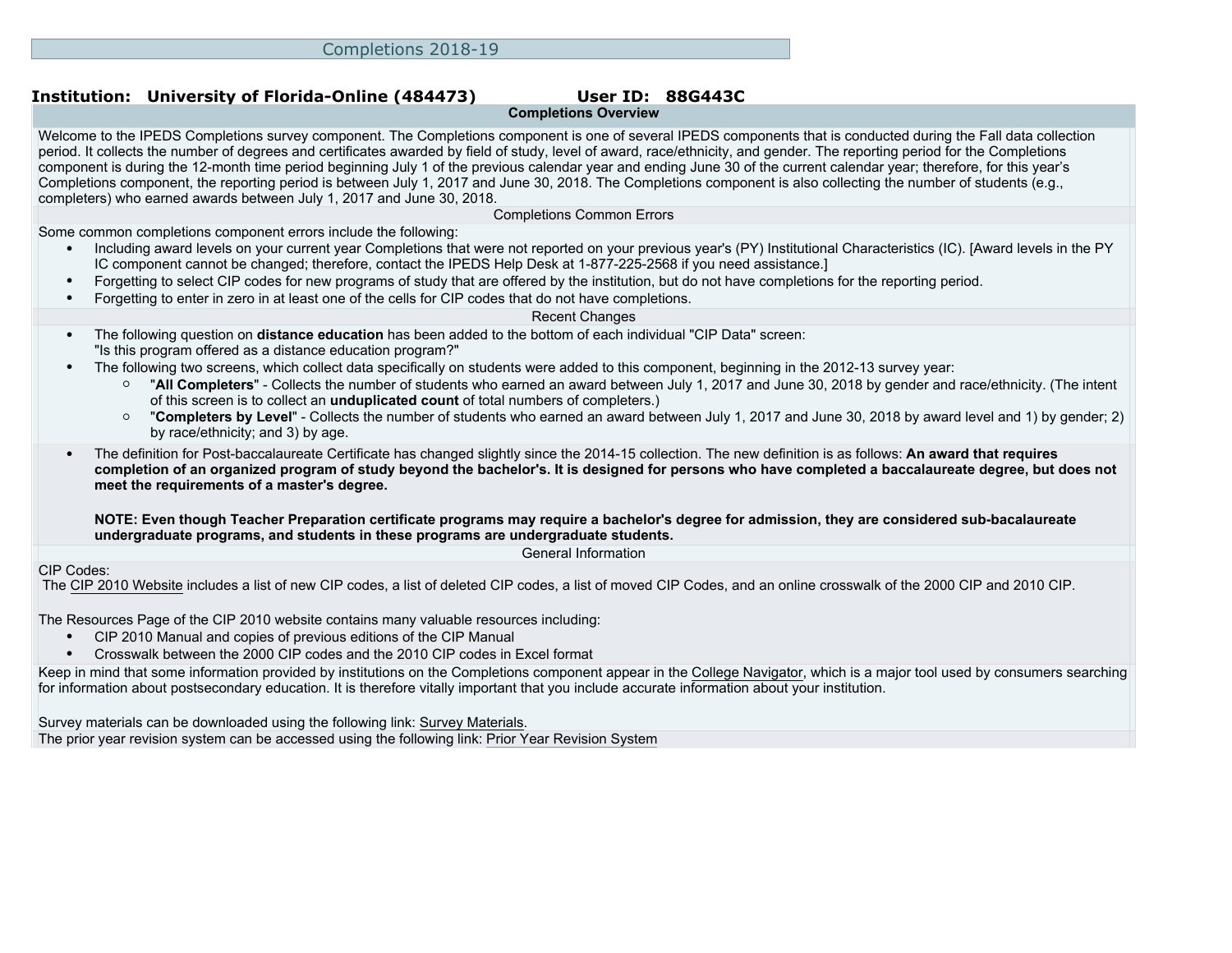## **Completions CIP Data**

| $\overline{2}$<br>Men<br>0<br>0<br>0<br>$\overline{0}$<br>0<br>0<br>0<br>$\vert$<br>$\mathbf{1}$<br>Radio and Television<br>Bachelor's<br>18<br>$\overline{0}$<br>3<br>$\overline{0}$<br>13<br>$\overline{0}$<br>Women<br>0<br>0<br>degree<br>3<br>$\overline{0}$<br>$\overline{0}$<br>14<br>20<br>0<br>0<br>1<br>1<br>Yes<br>Total<br>09.0902<br>$5 -$<br>$\overline{0}$<br>$\overline{0}$<br>$\Omega$<br>$\overline{0}$<br>$\overline{0}$<br>Men<br>0<br>$\Omega$<br>0<br>$\Omega$<br>$\Omega$<br><b>Public Relations/Image</b><br>Bachelor's<br>3<br>$\overline{0}$<br>0<br>$\overline{0}$<br>$\mathbf{0}$<br>$\Omega$<br>0<br>Women<br>$\mathbf 1$<br>$\overline{0}$<br>1<br>Management<br>degree<br>3<br>$\boldsymbol{0}$<br>$\mathbf 0$<br>Total<br>0<br>$\mathbf{1}$<br>$\overline{0}$<br>0<br>0<br>0<br>$\overline{4}$<br>Yes<br>$\overline{0}$<br>$\overline{2}$<br>$\overline{0}$<br>$\boldsymbol{0}$<br>11.0101<br>$5 -$<br>Men<br>0<br>0<br>1<br>0<br>3<br>0<br>Computer and Information<br>Bachelor's<br>$\overline{0}$<br>0<br>$\overline{0}$<br>$\overline{c}$<br>0<br>1<br>0<br>0<br>$\Omega$<br>3<br>Women<br>Sciences, General<br>degree<br>$\overline{2}$<br>$\overline{2}$<br>6<br>$\overline{0}$<br>$\mathbf 0$<br>Total<br>0<br>1<br>$\Omega$<br>1<br>$\Omega$<br>Yes<br>$\overline{0}$<br>$\overline{0}$<br>3<br>24.0101<br>$3 -$<br>Men<br>$\mathbf{1}$<br>$\overline{0}$<br>$\Omega$<br>0<br>0<br>1<br>5<br>Liberal Arts and<br>Associate's<br>5<br>6<br>Women<br>$\mathbf{0}$<br>0<br>$\overline{0}$<br>0<br>$\overline{0}$<br>0<br>11<br>$\Omega$<br>1<br>Sciences/Liberal Studies<br>degree<br>6<br>9<br>$\boldsymbol{0}$<br>$\boldsymbol{0}$<br>$\mathbf 0$<br>16<br>Total<br>0<br>$\overline{0}$<br>0<br>1<br>Yes<br>0<br>0<br>0<br>$\overline{0}$<br>$\mathbf 0$<br>0<br>$\overline{0}$<br>26.0101<br>$5 -$<br>Men<br>0<br>1<br>$\mathbf{1}$<br>Biology/Biological Sciences, Bachelor's<br>$\overline{0}$<br>3<br>$\overline{0}$<br>0<br>$\overline{0}$<br>$\overline{7}$<br>Women<br>0<br>0<br>4<br>0<br>General<br>degree<br>3<br>5<br>$\mathbf 0$<br>$\overline{0}$<br>0<br>$\overline{0}$<br>8<br>Total<br>0<br>0<br>0<br>Yes<br>3<br>$\overline{0}$<br>$\overline{0}$<br>3<br>26.0503<br>$5 -$<br>Men<br>0<br>$\mathbf{1}$<br>$\Omega$<br>$\Omega$<br>0<br>Medical Microbiology and<br>Bachelor's<br>$\overline{2}$<br>$9$<br>$\mathbf{0}$<br>0<br>$\Omega$<br>$\overline{0}$<br>5<br>$\Omega$<br>Women<br>1<br>1<br>Bacteriology<br>degree<br>5<br>$\boldsymbol{0}$<br>8<br>Total<br>0<br>$\mathbf{1}$<br>$\overline{0}$<br>0<br>1<br>16<br>1<br>Yes<br>30.9999<br>$\overline{0}$<br>0<br>3<br>5 -<br>Men<br>0<br>$\overline{0}$<br>0<br>$\mathbf{0}$<br>0<br>1<br>4<br>Multi-/Interdisciplinary<br>Bachelor's<br>$\overline{0}$<br>0<br>$\overline{0}$<br>6<br>0<br>0<br>0<br>0<br>Women<br>1<br>Studies, Other<br>degree<br>9<br>$\overline{0}$<br>$\mathbf 0$<br>$\Omega$<br>$\mathbf 0$<br>$\overline{2}$<br>11<br>0<br>$\Omega$<br>0<br>Yes<br>Total<br>$\overline{7}$<br>$\overline{0}$<br>3<br>9<br>22<br>31.0504<br>$5 -$<br>Men<br>$\Omega$<br>$\Omega$<br>$\mathbf 1$<br>1<br>1<br>Sport and Fitness<br>Bachelor's<br>$\mathbf 0$<br>3<br>0<br>$\mathbf{0}$<br>$\mathbf 1$<br>$\overline{0}$<br>0<br>Women<br>$\overline{0}$<br>1<br>Administration/Management degree<br>$\overline{7}$<br>3<br>$\overline{c}$<br>$\boldsymbol{0}$<br>10<br>$\mathbf{1}$<br>25<br>Total<br>$\overline{0}$<br>$\mathbf 1$<br>Yes<br>1<br>$\overline{0}$<br>0<br>$\overline{0}$<br>$\mathbf 0$<br>3<br>0<br>$\overline{0}$<br>40.0601<br>5 -<br>Men<br>1<br>0<br>4<br>Geology/Earth Science,<br>Bachelor's<br>$\overline{0}$<br>0<br>$\overline{0}$<br>0<br>0<br>$\overline{0}$<br>Women<br>0<br>0<br>1<br>General<br>degree<br>5<br>$\overline{0}$<br>0<br>$\overline{0}$<br>0<br>$\overline{0}$<br>$\mathbf{0}$<br>4<br>0<br>Yes<br>Total<br>1<br>$5 -$<br>$\overline{0}$<br>$\overline{2}$<br>$\overline{0}$<br>3<br>42.0101<br>Men<br>0<br>$\Omega$<br>$\Omega$<br>1<br>7<br>Psychology, General<br>Bachelor's<br>3<br>$\overline{2}$<br>36<br>$\overline{0}$<br>$\overline{2}$<br>0<br>27<br>0<br>Women<br>1<br>degree<br>$\overline{2}$<br>$\boldsymbol{0}$<br>5<br>$\overline{2}$<br>3<br>43<br>Total<br>0<br>30<br>0<br>Yes<br>1<br>42.0101<br>$5 -$<br>$\overline{0}$<br>0<br>$\mathbf 0$<br>Men<br>0<br>$\mathbf{1}$<br>0<br>0<br>0<br>$\overline{0}$<br>Psychology, General<br>Bachelor's<br>$\overline{0}$<br>0<br>$\overline{0}$<br>$\mathbf 0$<br>$\overline{0}$<br>Women<br>0<br>0<br>0<br>$\overline{0}$<br>$\Omega$<br>2<br>degree<br>$\overline{0}$<br>$\mathbf 0$<br>$\mathbf 0$<br>$\Omega$<br>0<br>1<br>$\Omega$<br>0<br>$\overline{0}$<br>$\overline{1}$<br>Yes<br>Total<br>$5 -$<br>43.0203<br>Men<br>$\mathbf{0}$<br>0<br>$\mathbf{0}$<br>$\overline{0}$<br>24<br>0<br>27<br>$\mathbf 1$<br>1<br>Fire Science/Fire-fighting<br>Bachelor's<br>$\overline{0}$<br>$\overline{0}$<br>0<br>0<br>0<br>$\mathbf{1}$<br>0<br>0<br>Women<br>0<br>degree<br>$\overline{0}$<br>$\Omega$<br>$\Omega$<br>$\overline{1}$<br>$\Omega$<br>25<br>$\Omega$<br>28<br>Total<br>1<br>Yes<br>45.0201<br>$5 -$<br>$\boldsymbol{0}$<br>Men<br>0<br>0<br>0<br>0<br>0<br>$\overline{4}$<br>0<br>$\overline{0}$<br>4<br>Bachelor's<br>Anthropology<br>$\mathsf{O}\xspace$<br>3<br>$\mathsf{O}\xspace$<br>$\mathsf{O}\xspace$<br>$\mathbf 0$<br>$\mathsf{O}\xspace$<br>$\boldsymbol{0}$<br>Women<br>$\boldsymbol{0}$<br>$\overline{4}$<br>1<br>degree<br>$\overline{7}$<br>$\mathsf{O}\xspace$<br>$\mathsf{O}\xspace$<br>$\mathbf 0$<br>8<br>$\mathbf{1}$<br>0<br>$\boldsymbol{0}$<br>0<br>$\mathsf{O}\xspace$<br>Yes<br>Total<br>$5 -$<br>45.0201<br>Men<br>$\boldsymbol{0}$<br>0<br>0<br>$\mathsf{O}\xspace$<br>$\mathbf 0$<br>0<br>$\mathsf{O}\xspace$<br>$\boldsymbol{0}$<br>$\overline{0}$<br>0<br>Anthropology<br>Bachelor's<br>$\boldsymbol{0}$<br>0<br>$\mathsf{O}$<br>$\mathbf 0$<br>$\mathsf{O}\xspace$<br>$\overline{2}$<br>Women<br>0<br>$\overline{0}$<br>$\mathbf{1}$<br>0<br>degree<br>Total<br>$\boldsymbol{0}$<br>$\mathsf{O}\xspace$<br>0<br>$\mathsf{O}\xspace$<br>$\mathsf{O}\xspace$<br>$\mathsf{O}\xspace$<br>$\overline{0}$<br>$\mathbf{1}$<br>0<br>$\overline{1}$<br>Yes<br>45.0401<br>$5 -$<br>0<br>$\mathsf{O}\xspace$<br>0<br>8<br>0<br>Men<br>4<br>1<br>$\overline{0}$<br>$\mathbf{1}$<br>14<br>$\mathsf{O}\xspace$<br>$\overline{c}$<br>0<br>$\overline{0}$ | <b>CIPCODE</b> | Award<br>Level |              | Major Gender | <b>Non</b><br><b>Resident</b><br>Alien | <b>Hispanic</b><br>Latino | American<br>Indian or<br>Alaska<br><b>Native</b> | Asian | <b>Black or</b><br>African<br>American | <b>Native</b><br>Hawaiian or<br><b>Other Pacific</b><br>Islander | White | Two or<br>more<br>Races | Race/<br>ethnicity<br>unknown | <b>Total</b> | distance<br>education<br>program |
|-------------------------------------------------------------------------------------------------------------------------------------------------------------------------------------------------------------------------------------------------------------------------------------------------------------------------------------------------------------------------------------------------------------------------------------------------------------------------------------------------------------------------------------------------------------------------------------------------------------------------------------------------------------------------------------------------------------------------------------------------------------------------------------------------------------------------------------------------------------------------------------------------------------------------------------------------------------------------------------------------------------------------------------------------------------------------------------------------------------------------------------------------------------------------------------------------------------------------------------------------------------------------------------------------------------------------------------------------------------------------------------------------------------------------------------------------------------------------------------------------------------------------------------------------------------------------------------------------------------------------------------------------------------------------------------------------------------------------------------------------------------------------------------------------------------------------------------------------------------------------------------------------------------------------------------------------------------------------------------------------------------------------------------------------------------------------------------------------------------------------------------------------------------------------------------------------------------------------------------------------------------------------------------------------------------------------------------------------------------------------------------------------------------------------------------------------------------------------------------------------------------------------------------------------------------------------------------------------------------------------------------------------------------------------------------------------------------------------------------------------------------------------------------------------------------------------------------------------------------------------------------------------------------------------------------------------------------------------------------------------------------------------------------------------------------------------------------------------------------------------------------------------------------------------------------------------------------------------------------------------------------------------------------------------------------------------------------------------------------------------------------------------------------------------------------------------------------------------------------------------------------------------------------------------------------------------------------------------------------------------------------------------------------------------------------------------------------------------------------------------------------------------------------------------------------------------------------------------------------------------------------------------------------------------------------------------------------------------------------------------------------------------------------------------------------------------------------------------------------------------------------------------------------------------------------------------------------------------------------------------------------------------------------------------------------------------------------------------------------------------------------------------------------------------------------------------------------------------------------------------------------------------------------------------------------------------------------------------------------------------------------------------------------------------------------------------------------------------------------------------------------------------------------------------------------------------------------------------------------------------------------------------------------------------------------------------------------------------------------------------------------------------------------------------------------------------------------------------------------------------------------------------------------------------------------------------------------------------------------------------------------------------------------------------------------------------------------------------------------------------------------------------------------------------------------------------------------------------------------------------------------------------------------------------------------------------------------------------------------------------------------------------------------------------------------------------------------------------------------------------------------------------------------------------------------------------------------------------------------------------------------------------------------------------------------------------------------------------------------------------------------------------------------------------------------------------------------------------------------------------------------------------------------------------------------------------------------------------------------------------------------------------------------------------------------------------------------------------------------------------------------------------------------------|----------------|----------------|--------------|--------------|----------------------------------------|---------------------------|--------------------------------------------------|-------|----------------------------------------|------------------------------------------------------------------|-------|-------------------------|-------------------------------|--------------|----------------------------------|
|                                                                                                                                                                                                                                                                                                                                                                                                                                                                                                                                                                                                                                                                                                                                                                                                                                                                                                                                                                                                                                                                                                                                                                                                                                                                                                                                                                                                                                                                                                                                                                                                                                                                                                                                                                                                                                                                                                                                                                                                                                                                                                                                                                                                                                                                                                                                                                                                                                                                                                                                                                                                                                                                                                                                                                                                                                                                                                                                                                                                                                                                                                                                                                                                                                                                                                                                                                                                                                                                                                                                                                                                                                                                                                                                                                                                                                                                                                                                                                                                                                                                                                                                                                                                                                                                                                                                                                                                                                                                                                                                                                                                                                                                                                                                                                                                                                                                                                                                                                                                                                                                                                                                                                                                                                                                                                                                                                                                                                                                                                                                                                                                                                                                                                                                                                                                                                                                                                                                                                                                                                                                                                                                                                                                                                                                                                                                                                                                                   | 09.0701        | $5 -$          |              |              |                                        |                           |                                                  |       |                                        |                                                                  |       |                         |                               |              |                                  |
|                                                                                                                                                                                                                                                                                                                                                                                                                                                                                                                                                                                                                                                                                                                                                                                                                                                                                                                                                                                                                                                                                                                                                                                                                                                                                                                                                                                                                                                                                                                                                                                                                                                                                                                                                                                                                                                                                                                                                                                                                                                                                                                                                                                                                                                                                                                                                                                                                                                                                                                                                                                                                                                                                                                                                                                                                                                                                                                                                                                                                                                                                                                                                                                                                                                                                                                                                                                                                                                                                                                                                                                                                                                                                                                                                                                                                                                                                                                                                                                                                                                                                                                                                                                                                                                                                                                                                                                                                                                                                                                                                                                                                                                                                                                                                                                                                                                                                                                                                                                                                                                                                                                                                                                                                                                                                                                                                                                                                                                                                                                                                                                                                                                                                                                                                                                                                                                                                                                                                                                                                                                                                                                                                                                                                                                                                                                                                                                                                   |                |                |              |              |                                        |                           |                                                  |       |                                        |                                                                  |       |                         |                               |              |                                  |
|                                                                                                                                                                                                                                                                                                                                                                                                                                                                                                                                                                                                                                                                                                                                                                                                                                                                                                                                                                                                                                                                                                                                                                                                                                                                                                                                                                                                                                                                                                                                                                                                                                                                                                                                                                                                                                                                                                                                                                                                                                                                                                                                                                                                                                                                                                                                                                                                                                                                                                                                                                                                                                                                                                                                                                                                                                                                                                                                                                                                                                                                                                                                                                                                                                                                                                                                                                                                                                                                                                                                                                                                                                                                                                                                                                                                                                                                                                                                                                                                                                                                                                                                                                                                                                                                                                                                                                                                                                                                                                                                                                                                                                                                                                                                                                                                                                                                                                                                                                                                                                                                                                                                                                                                                                                                                                                                                                                                                                                                                                                                                                                                                                                                                                                                                                                                                                                                                                                                                                                                                                                                                                                                                                                                                                                                                                                                                                                                                   |                |                |              |              |                                        |                           |                                                  |       |                                        |                                                                  |       |                         |                               |              |                                  |
|                                                                                                                                                                                                                                                                                                                                                                                                                                                                                                                                                                                                                                                                                                                                                                                                                                                                                                                                                                                                                                                                                                                                                                                                                                                                                                                                                                                                                                                                                                                                                                                                                                                                                                                                                                                                                                                                                                                                                                                                                                                                                                                                                                                                                                                                                                                                                                                                                                                                                                                                                                                                                                                                                                                                                                                                                                                                                                                                                                                                                                                                                                                                                                                                                                                                                                                                                                                                                                                                                                                                                                                                                                                                                                                                                                                                                                                                                                                                                                                                                                                                                                                                                                                                                                                                                                                                                                                                                                                                                                                                                                                                                                                                                                                                                                                                                                                                                                                                                                                                                                                                                                                                                                                                                                                                                                                                                                                                                                                                                                                                                                                                                                                                                                                                                                                                                                                                                                                                                                                                                                                                                                                                                                                                                                                                                                                                                                                                                   |                |                |              |              |                                        |                           |                                                  |       |                                        |                                                                  |       |                         |                               |              |                                  |
|                                                                                                                                                                                                                                                                                                                                                                                                                                                                                                                                                                                                                                                                                                                                                                                                                                                                                                                                                                                                                                                                                                                                                                                                                                                                                                                                                                                                                                                                                                                                                                                                                                                                                                                                                                                                                                                                                                                                                                                                                                                                                                                                                                                                                                                                                                                                                                                                                                                                                                                                                                                                                                                                                                                                                                                                                                                                                                                                                                                                                                                                                                                                                                                                                                                                                                                                                                                                                                                                                                                                                                                                                                                                                                                                                                                                                                                                                                                                                                                                                                                                                                                                                                                                                                                                                                                                                                                                                                                                                                                                                                                                                                                                                                                                                                                                                                                                                                                                                                                                                                                                                                                                                                                                                                                                                                                                                                                                                                                                                                                                                                                                                                                                                                                                                                                                                                                                                                                                                                                                                                                                                                                                                                                                                                                                                                                                                                                                                   |                |                |              |              |                                        |                           |                                                  |       |                                        |                                                                  |       |                         |                               |              |                                  |
|                                                                                                                                                                                                                                                                                                                                                                                                                                                                                                                                                                                                                                                                                                                                                                                                                                                                                                                                                                                                                                                                                                                                                                                                                                                                                                                                                                                                                                                                                                                                                                                                                                                                                                                                                                                                                                                                                                                                                                                                                                                                                                                                                                                                                                                                                                                                                                                                                                                                                                                                                                                                                                                                                                                                                                                                                                                                                                                                                                                                                                                                                                                                                                                                                                                                                                                                                                                                                                                                                                                                                                                                                                                                                                                                                                                                                                                                                                                                                                                                                                                                                                                                                                                                                                                                                                                                                                                                                                                                                                                                                                                                                                                                                                                                                                                                                                                                                                                                                                                                                                                                                                                                                                                                                                                                                                                                                                                                                                                                                                                                                                                                                                                                                                                                                                                                                                                                                                                                                                                                                                                                                                                                                                                                                                                                                                                                                                                                                   |                |                |              |              |                                        |                           |                                                  |       |                                        |                                                                  |       |                         |                               |              |                                  |
|                                                                                                                                                                                                                                                                                                                                                                                                                                                                                                                                                                                                                                                                                                                                                                                                                                                                                                                                                                                                                                                                                                                                                                                                                                                                                                                                                                                                                                                                                                                                                                                                                                                                                                                                                                                                                                                                                                                                                                                                                                                                                                                                                                                                                                                                                                                                                                                                                                                                                                                                                                                                                                                                                                                                                                                                                                                                                                                                                                                                                                                                                                                                                                                                                                                                                                                                                                                                                                                                                                                                                                                                                                                                                                                                                                                                                                                                                                                                                                                                                                                                                                                                                                                                                                                                                                                                                                                                                                                                                                                                                                                                                                                                                                                                                                                                                                                                                                                                                                                                                                                                                                                                                                                                                                                                                                                                                                                                                                                                                                                                                                                                                                                                                                                                                                                                                                                                                                                                                                                                                                                                                                                                                                                                                                                                                                                                                                                                                   |                |                |              |              |                                        |                           |                                                  |       |                                        |                                                                  |       |                         |                               |              |                                  |
|                                                                                                                                                                                                                                                                                                                                                                                                                                                                                                                                                                                                                                                                                                                                                                                                                                                                                                                                                                                                                                                                                                                                                                                                                                                                                                                                                                                                                                                                                                                                                                                                                                                                                                                                                                                                                                                                                                                                                                                                                                                                                                                                                                                                                                                                                                                                                                                                                                                                                                                                                                                                                                                                                                                                                                                                                                                                                                                                                                                                                                                                                                                                                                                                                                                                                                                                                                                                                                                                                                                                                                                                                                                                                                                                                                                                                                                                                                                                                                                                                                                                                                                                                                                                                                                                                                                                                                                                                                                                                                                                                                                                                                                                                                                                                                                                                                                                                                                                                                                                                                                                                                                                                                                                                                                                                                                                                                                                                                                                                                                                                                                                                                                                                                                                                                                                                                                                                                                                                                                                                                                                                                                                                                                                                                                                                                                                                                                                                   |                |                |              |              |                                        |                           |                                                  |       |                                        |                                                                  |       |                         |                               |              |                                  |
|                                                                                                                                                                                                                                                                                                                                                                                                                                                                                                                                                                                                                                                                                                                                                                                                                                                                                                                                                                                                                                                                                                                                                                                                                                                                                                                                                                                                                                                                                                                                                                                                                                                                                                                                                                                                                                                                                                                                                                                                                                                                                                                                                                                                                                                                                                                                                                                                                                                                                                                                                                                                                                                                                                                                                                                                                                                                                                                                                                                                                                                                                                                                                                                                                                                                                                                                                                                                                                                                                                                                                                                                                                                                                                                                                                                                                                                                                                                                                                                                                                                                                                                                                                                                                                                                                                                                                                                                                                                                                                                                                                                                                                                                                                                                                                                                                                                                                                                                                                                                                                                                                                                                                                                                                                                                                                                                                                                                                                                                                                                                                                                                                                                                                                                                                                                                                                                                                                                                                                                                                                                                                                                                                                                                                                                                                                                                                                                                                   |                |                |              |              |                                        |                           |                                                  |       |                                        |                                                                  |       |                         |                               |              |                                  |
|                                                                                                                                                                                                                                                                                                                                                                                                                                                                                                                                                                                                                                                                                                                                                                                                                                                                                                                                                                                                                                                                                                                                                                                                                                                                                                                                                                                                                                                                                                                                                                                                                                                                                                                                                                                                                                                                                                                                                                                                                                                                                                                                                                                                                                                                                                                                                                                                                                                                                                                                                                                                                                                                                                                                                                                                                                                                                                                                                                                                                                                                                                                                                                                                                                                                                                                                                                                                                                                                                                                                                                                                                                                                                                                                                                                                                                                                                                                                                                                                                                                                                                                                                                                                                                                                                                                                                                                                                                                                                                                                                                                                                                                                                                                                                                                                                                                                                                                                                                                                                                                                                                                                                                                                                                                                                                                                                                                                                                                                                                                                                                                                                                                                                                                                                                                                                                                                                                                                                                                                                                                                                                                                                                                                                                                                                                                                                                                                                   |                |                |              |              |                                        |                           |                                                  |       |                                        |                                                                  |       |                         |                               |              |                                  |
|                                                                                                                                                                                                                                                                                                                                                                                                                                                                                                                                                                                                                                                                                                                                                                                                                                                                                                                                                                                                                                                                                                                                                                                                                                                                                                                                                                                                                                                                                                                                                                                                                                                                                                                                                                                                                                                                                                                                                                                                                                                                                                                                                                                                                                                                                                                                                                                                                                                                                                                                                                                                                                                                                                                                                                                                                                                                                                                                                                                                                                                                                                                                                                                                                                                                                                                                                                                                                                                                                                                                                                                                                                                                                                                                                                                                                                                                                                                                                                                                                                                                                                                                                                                                                                                                                                                                                                                                                                                                                                                                                                                                                                                                                                                                                                                                                                                                                                                                                                                                                                                                                                                                                                                                                                                                                                                                                                                                                                                                                                                                                                                                                                                                                                                                                                                                                                                                                                                                                                                                                                                                                                                                                                                                                                                                                                                                                                                                                   |                |                |              |              |                                        |                           |                                                  |       |                                        |                                                                  |       |                         |                               |              |                                  |
|                                                                                                                                                                                                                                                                                                                                                                                                                                                                                                                                                                                                                                                                                                                                                                                                                                                                                                                                                                                                                                                                                                                                                                                                                                                                                                                                                                                                                                                                                                                                                                                                                                                                                                                                                                                                                                                                                                                                                                                                                                                                                                                                                                                                                                                                                                                                                                                                                                                                                                                                                                                                                                                                                                                                                                                                                                                                                                                                                                                                                                                                                                                                                                                                                                                                                                                                                                                                                                                                                                                                                                                                                                                                                                                                                                                                                                                                                                                                                                                                                                                                                                                                                                                                                                                                                                                                                                                                                                                                                                                                                                                                                                                                                                                                                                                                                                                                                                                                                                                                                                                                                                                                                                                                                                                                                                                                                                                                                                                                                                                                                                                                                                                                                                                                                                                                                                                                                                                                                                                                                                                                                                                                                                                                                                                                                                                                                                                                                   |                |                |              |              |                                        |                           |                                                  |       |                                        |                                                                  |       |                         |                               |              |                                  |
|                                                                                                                                                                                                                                                                                                                                                                                                                                                                                                                                                                                                                                                                                                                                                                                                                                                                                                                                                                                                                                                                                                                                                                                                                                                                                                                                                                                                                                                                                                                                                                                                                                                                                                                                                                                                                                                                                                                                                                                                                                                                                                                                                                                                                                                                                                                                                                                                                                                                                                                                                                                                                                                                                                                                                                                                                                                                                                                                                                                                                                                                                                                                                                                                                                                                                                                                                                                                                                                                                                                                                                                                                                                                                                                                                                                                                                                                                                                                                                                                                                                                                                                                                                                                                                                                                                                                                                                                                                                                                                                                                                                                                                                                                                                                                                                                                                                                                                                                                                                                                                                                                                                                                                                                                                                                                                                                                                                                                                                                                                                                                                                                                                                                                                                                                                                                                                                                                                                                                                                                                                                                                                                                                                                                                                                                                                                                                                                                                   |                |                |              |              |                                        |                           |                                                  |       |                                        |                                                                  |       |                         |                               |              |                                  |
|                                                                                                                                                                                                                                                                                                                                                                                                                                                                                                                                                                                                                                                                                                                                                                                                                                                                                                                                                                                                                                                                                                                                                                                                                                                                                                                                                                                                                                                                                                                                                                                                                                                                                                                                                                                                                                                                                                                                                                                                                                                                                                                                                                                                                                                                                                                                                                                                                                                                                                                                                                                                                                                                                                                                                                                                                                                                                                                                                                                                                                                                                                                                                                                                                                                                                                                                                                                                                                                                                                                                                                                                                                                                                                                                                                                                                                                                                                                                                                                                                                                                                                                                                                                                                                                                                                                                                                                                                                                                                                                                                                                                                                                                                                                                                                                                                                                                                                                                                                                                                                                                                                                                                                                                                                                                                                                                                                                                                                                                                                                                                                                                                                                                                                                                                                                                                                                                                                                                                                                                                                                                                                                                                                                                                                                                                                                                                                                                                   |                |                |              |              |                                        |                           |                                                  |       |                                        |                                                                  |       |                         |                               |              |                                  |
|                                                                                                                                                                                                                                                                                                                                                                                                                                                                                                                                                                                                                                                                                                                                                                                                                                                                                                                                                                                                                                                                                                                                                                                                                                                                                                                                                                                                                                                                                                                                                                                                                                                                                                                                                                                                                                                                                                                                                                                                                                                                                                                                                                                                                                                                                                                                                                                                                                                                                                                                                                                                                                                                                                                                                                                                                                                                                                                                                                                                                                                                                                                                                                                                                                                                                                                                                                                                                                                                                                                                                                                                                                                                                                                                                                                                                                                                                                                                                                                                                                                                                                                                                                                                                                                                                                                                                                                                                                                                                                                                                                                                                                                                                                                                                                                                                                                                                                                                                                                                                                                                                                                                                                                                                                                                                                                                                                                                                                                                                                                                                                                                                                                                                                                                                                                                                                                                                                                                                                                                                                                                                                                                                                                                                                                                                                                                                                                                                   |                |                |              |              |                                        |                           |                                                  |       |                                        |                                                                  |       |                         |                               |              |                                  |
|                                                                                                                                                                                                                                                                                                                                                                                                                                                                                                                                                                                                                                                                                                                                                                                                                                                                                                                                                                                                                                                                                                                                                                                                                                                                                                                                                                                                                                                                                                                                                                                                                                                                                                                                                                                                                                                                                                                                                                                                                                                                                                                                                                                                                                                                                                                                                                                                                                                                                                                                                                                                                                                                                                                                                                                                                                                                                                                                                                                                                                                                                                                                                                                                                                                                                                                                                                                                                                                                                                                                                                                                                                                                                                                                                                                                                                                                                                                                                                                                                                                                                                                                                                                                                                                                                                                                                                                                                                                                                                                                                                                                                                                                                                                                                                                                                                                                                                                                                                                                                                                                                                                                                                                                                                                                                                                                                                                                                                                                                                                                                                                                                                                                                                                                                                                                                                                                                                                                                                                                                                                                                                                                                                                                                                                                                                                                                                                                                   |                |                |              |              |                                        |                           |                                                  |       |                                        |                                                                  |       |                         |                               |              |                                  |
|                                                                                                                                                                                                                                                                                                                                                                                                                                                                                                                                                                                                                                                                                                                                                                                                                                                                                                                                                                                                                                                                                                                                                                                                                                                                                                                                                                                                                                                                                                                                                                                                                                                                                                                                                                                                                                                                                                                                                                                                                                                                                                                                                                                                                                                                                                                                                                                                                                                                                                                                                                                                                                                                                                                                                                                                                                                                                                                                                                                                                                                                                                                                                                                                                                                                                                                                                                                                                                                                                                                                                                                                                                                                                                                                                                                                                                                                                                                                                                                                                                                                                                                                                                                                                                                                                                                                                                                                                                                                                                                                                                                                                                                                                                                                                                                                                                                                                                                                                                                                                                                                                                                                                                                                                                                                                                                                                                                                                                                                                                                                                                                                                                                                                                                                                                                                                                                                                                                                                                                                                                                                                                                                                                                                                                                                                                                                                                                                                   |                |                |              |              |                                        |                           |                                                  |       |                                        |                                                                  |       |                         |                               |              |                                  |
|                                                                                                                                                                                                                                                                                                                                                                                                                                                                                                                                                                                                                                                                                                                                                                                                                                                                                                                                                                                                                                                                                                                                                                                                                                                                                                                                                                                                                                                                                                                                                                                                                                                                                                                                                                                                                                                                                                                                                                                                                                                                                                                                                                                                                                                                                                                                                                                                                                                                                                                                                                                                                                                                                                                                                                                                                                                                                                                                                                                                                                                                                                                                                                                                                                                                                                                                                                                                                                                                                                                                                                                                                                                                                                                                                                                                                                                                                                                                                                                                                                                                                                                                                                                                                                                                                                                                                                                                                                                                                                                                                                                                                                                                                                                                                                                                                                                                                                                                                                                                                                                                                                                                                                                                                                                                                                                                                                                                                                                                                                                                                                                                                                                                                                                                                                                                                                                                                                                                                                                                                                                                                                                                                                                                                                                                                                                                                                                                                   |                |                |              |              |                                        |                           |                                                  |       |                                        |                                                                  |       |                         |                               |              |                                  |
|                                                                                                                                                                                                                                                                                                                                                                                                                                                                                                                                                                                                                                                                                                                                                                                                                                                                                                                                                                                                                                                                                                                                                                                                                                                                                                                                                                                                                                                                                                                                                                                                                                                                                                                                                                                                                                                                                                                                                                                                                                                                                                                                                                                                                                                                                                                                                                                                                                                                                                                                                                                                                                                                                                                                                                                                                                                                                                                                                                                                                                                                                                                                                                                                                                                                                                                                                                                                                                                                                                                                                                                                                                                                                                                                                                                                                                                                                                                                                                                                                                                                                                                                                                                                                                                                                                                                                                                                                                                                                                                                                                                                                                                                                                                                                                                                                                                                                                                                                                                                                                                                                                                                                                                                                                                                                                                                                                                                                                                                                                                                                                                                                                                                                                                                                                                                                                                                                                                                                                                                                                                                                                                                                                                                                                                                                                                                                                                                                   |                |                |              |              |                                        |                           |                                                  |       |                                        |                                                                  |       |                         |                               |              |                                  |
|                                                                                                                                                                                                                                                                                                                                                                                                                                                                                                                                                                                                                                                                                                                                                                                                                                                                                                                                                                                                                                                                                                                                                                                                                                                                                                                                                                                                                                                                                                                                                                                                                                                                                                                                                                                                                                                                                                                                                                                                                                                                                                                                                                                                                                                                                                                                                                                                                                                                                                                                                                                                                                                                                                                                                                                                                                                                                                                                                                                                                                                                                                                                                                                                                                                                                                                                                                                                                                                                                                                                                                                                                                                                                                                                                                                                                                                                                                                                                                                                                                                                                                                                                                                                                                                                                                                                                                                                                                                                                                                                                                                                                                                                                                                                                                                                                                                                                                                                                                                                                                                                                                                                                                                                                                                                                                                                                                                                                                                                                                                                                                                                                                                                                                                                                                                                                                                                                                                                                                                                                                                                                                                                                                                                                                                                                                                                                                                                                   |                |                |              |              |                                        |                           |                                                  |       |                                        |                                                                  |       |                         |                               |              |                                  |
|                                                                                                                                                                                                                                                                                                                                                                                                                                                                                                                                                                                                                                                                                                                                                                                                                                                                                                                                                                                                                                                                                                                                                                                                                                                                                                                                                                                                                                                                                                                                                                                                                                                                                                                                                                                                                                                                                                                                                                                                                                                                                                                                                                                                                                                                                                                                                                                                                                                                                                                                                                                                                                                                                                                                                                                                                                                                                                                                                                                                                                                                                                                                                                                                                                                                                                                                                                                                                                                                                                                                                                                                                                                                                                                                                                                                                                                                                                                                                                                                                                                                                                                                                                                                                                                                                                                                                                                                                                                                                                                                                                                                                                                                                                                                                                                                                                                                                                                                                                                                                                                                                                                                                                                                                                                                                                                                                                                                                                                                                                                                                                                                                                                                                                                                                                                                                                                                                                                                                                                                                                                                                                                                                                                                                                                                                                                                                                                                                   |                |                |              |              |                                        |                           |                                                  |       |                                        |                                                                  |       |                         |                               |              |                                  |
|                                                                                                                                                                                                                                                                                                                                                                                                                                                                                                                                                                                                                                                                                                                                                                                                                                                                                                                                                                                                                                                                                                                                                                                                                                                                                                                                                                                                                                                                                                                                                                                                                                                                                                                                                                                                                                                                                                                                                                                                                                                                                                                                                                                                                                                                                                                                                                                                                                                                                                                                                                                                                                                                                                                                                                                                                                                                                                                                                                                                                                                                                                                                                                                                                                                                                                                                                                                                                                                                                                                                                                                                                                                                                                                                                                                                                                                                                                                                                                                                                                                                                                                                                                                                                                                                                                                                                                                                                                                                                                                                                                                                                                                                                                                                                                                                                                                                                                                                                                                                                                                                                                                                                                                                                                                                                                                                                                                                                                                                                                                                                                                                                                                                                                                                                                                                                                                                                                                                                                                                                                                                                                                                                                                                                                                                                                                                                                                                                   |                |                |              |              |                                        |                           |                                                  |       |                                        |                                                                  |       |                         |                               |              |                                  |
|                                                                                                                                                                                                                                                                                                                                                                                                                                                                                                                                                                                                                                                                                                                                                                                                                                                                                                                                                                                                                                                                                                                                                                                                                                                                                                                                                                                                                                                                                                                                                                                                                                                                                                                                                                                                                                                                                                                                                                                                                                                                                                                                                                                                                                                                                                                                                                                                                                                                                                                                                                                                                                                                                                                                                                                                                                                                                                                                                                                                                                                                                                                                                                                                                                                                                                                                                                                                                                                                                                                                                                                                                                                                                                                                                                                                                                                                                                                                                                                                                                                                                                                                                                                                                                                                                                                                                                                                                                                                                                                                                                                                                                                                                                                                                                                                                                                                                                                                                                                                                                                                                                                                                                                                                                                                                                                                                                                                                                                                                                                                                                                                                                                                                                                                                                                                                                                                                                                                                                                                                                                                                                                                                                                                                                                                                                                                                                                                                   |                |                |              |              |                                        |                           |                                                  |       |                                        |                                                                  |       |                         |                               |              |                                  |
|                                                                                                                                                                                                                                                                                                                                                                                                                                                                                                                                                                                                                                                                                                                                                                                                                                                                                                                                                                                                                                                                                                                                                                                                                                                                                                                                                                                                                                                                                                                                                                                                                                                                                                                                                                                                                                                                                                                                                                                                                                                                                                                                                                                                                                                                                                                                                                                                                                                                                                                                                                                                                                                                                                                                                                                                                                                                                                                                                                                                                                                                                                                                                                                                                                                                                                                                                                                                                                                                                                                                                                                                                                                                                                                                                                                                                                                                                                                                                                                                                                                                                                                                                                                                                                                                                                                                                                                                                                                                                                                                                                                                                                                                                                                                                                                                                                                                                                                                                                                                                                                                                                                                                                                                                                                                                                                                                                                                                                                                                                                                                                                                                                                                                                                                                                                                                                                                                                                                                                                                                                                                                                                                                                                                                                                                                                                                                                                                                   |                |                |              |              |                                        |                           |                                                  |       |                                        |                                                                  |       |                         |                               |              |                                  |
|                                                                                                                                                                                                                                                                                                                                                                                                                                                                                                                                                                                                                                                                                                                                                                                                                                                                                                                                                                                                                                                                                                                                                                                                                                                                                                                                                                                                                                                                                                                                                                                                                                                                                                                                                                                                                                                                                                                                                                                                                                                                                                                                                                                                                                                                                                                                                                                                                                                                                                                                                                                                                                                                                                                                                                                                                                                                                                                                                                                                                                                                                                                                                                                                                                                                                                                                                                                                                                                                                                                                                                                                                                                                                                                                                                                                                                                                                                                                                                                                                                                                                                                                                                                                                                                                                                                                                                                                                                                                                                                                                                                                                                                                                                                                                                                                                                                                                                                                                                                                                                                                                                                                                                                                                                                                                                                                                                                                                                                                                                                                                                                                                                                                                                                                                                                                                                                                                                                                                                                                                                                                                                                                                                                                                                                                                                                                                                                                                   |                |                |              |              |                                        |                           |                                                  |       |                                        |                                                                  |       |                         |                               |              |                                  |
|                                                                                                                                                                                                                                                                                                                                                                                                                                                                                                                                                                                                                                                                                                                                                                                                                                                                                                                                                                                                                                                                                                                                                                                                                                                                                                                                                                                                                                                                                                                                                                                                                                                                                                                                                                                                                                                                                                                                                                                                                                                                                                                                                                                                                                                                                                                                                                                                                                                                                                                                                                                                                                                                                                                                                                                                                                                                                                                                                                                                                                                                                                                                                                                                                                                                                                                                                                                                                                                                                                                                                                                                                                                                                                                                                                                                                                                                                                                                                                                                                                                                                                                                                                                                                                                                                                                                                                                                                                                                                                                                                                                                                                                                                                                                                                                                                                                                                                                                                                                                                                                                                                                                                                                                                                                                                                                                                                                                                                                                                                                                                                                                                                                                                                                                                                                                                                                                                                                                                                                                                                                                                                                                                                                                                                                                                                                                                                                                                   |                |                |              |              |                                        |                           |                                                  |       |                                        |                                                                  |       |                         |                               |              |                                  |
|                                                                                                                                                                                                                                                                                                                                                                                                                                                                                                                                                                                                                                                                                                                                                                                                                                                                                                                                                                                                                                                                                                                                                                                                                                                                                                                                                                                                                                                                                                                                                                                                                                                                                                                                                                                                                                                                                                                                                                                                                                                                                                                                                                                                                                                                                                                                                                                                                                                                                                                                                                                                                                                                                                                                                                                                                                                                                                                                                                                                                                                                                                                                                                                                                                                                                                                                                                                                                                                                                                                                                                                                                                                                                                                                                                                                                                                                                                                                                                                                                                                                                                                                                                                                                                                                                                                                                                                                                                                                                                                                                                                                                                                                                                                                                                                                                                                                                                                                                                                                                                                                                                                                                                                                                                                                                                                                                                                                                                                                                                                                                                                                                                                                                                                                                                                                                                                                                                                                                                                                                                                                                                                                                                                                                                                                                                                                                                                                                   |                |                |              |              |                                        |                           |                                                  |       |                                        |                                                                  |       |                         |                               |              |                                  |
|                                                                                                                                                                                                                                                                                                                                                                                                                                                                                                                                                                                                                                                                                                                                                                                                                                                                                                                                                                                                                                                                                                                                                                                                                                                                                                                                                                                                                                                                                                                                                                                                                                                                                                                                                                                                                                                                                                                                                                                                                                                                                                                                                                                                                                                                                                                                                                                                                                                                                                                                                                                                                                                                                                                                                                                                                                                                                                                                                                                                                                                                                                                                                                                                                                                                                                                                                                                                                                                                                                                                                                                                                                                                                                                                                                                                                                                                                                                                                                                                                                                                                                                                                                                                                                                                                                                                                                                                                                                                                                                                                                                                                                                                                                                                                                                                                                                                                                                                                                                                                                                                                                                                                                                                                                                                                                                                                                                                                                                                                                                                                                                                                                                                                                                                                                                                                                                                                                                                                                                                                                                                                                                                                                                                                                                                                                                                                                                                                   |                |                |              |              |                                        |                           |                                                  |       |                                        |                                                                  |       |                         |                               |              |                                  |
|                                                                                                                                                                                                                                                                                                                                                                                                                                                                                                                                                                                                                                                                                                                                                                                                                                                                                                                                                                                                                                                                                                                                                                                                                                                                                                                                                                                                                                                                                                                                                                                                                                                                                                                                                                                                                                                                                                                                                                                                                                                                                                                                                                                                                                                                                                                                                                                                                                                                                                                                                                                                                                                                                                                                                                                                                                                                                                                                                                                                                                                                                                                                                                                                                                                                                                                                                                                                                                                                                                                                                                                                                                                                                                                                                                                                                                                                                                                                                                                                                                                                                                                                                                                                                                                                                                                                                                                                                                                                                                                                                                                                                                                                                                                                                                                                                                                                                                                                                                                                                                                                                                                                                                                                                                                                                                                                                                                                                                                                                                                                                                                                                                                                                                                                                                                                                                                                                                                                                                                                                                                                                                                                                                                                                                                                                                                                                                                                                   |                |                |              |              |                                        |                           |                                                  |       |                                        |                                                                  |       |                         |                               |              |                                  |
|                                                                                                                                                                                                                                                                                                                                                                                                                                                                                                                                                                                                                                                                                                                                                                                                                                                                                                                                                                                                                                                                                                                                                                                                                                                                                                                                                                                                                                                                                                                                                                                                                                                                                                                                                                                                                                                                                                                                                                                                                                                                                                                                                                                                                                                                                                                                                                                                                                                                                                                                                                                                                                                                                                                                                                                                                                                                                                                                                                                                                                                                                                                                                                                                                                                                                                                                                                                                                                                                                                                                                                                                                                                                                                                                                                                                                                                                                                                                                                                                                                                                                                                                                                                                                                                                                                                                                                                                                                                                                                                                                                                                                                                                                                                                                                                                                                                                                                                                                                                                                                                                                                                                                                                                                                                                                                                                                                                                                                                                                                                                                                                                                                                                                                                                                                                                                                                                                                                                                                                                                                                                                                                                                                                                                                                                                                                                                                                                                   |                |                |              |              |                                        |                           |                                                  |       |                                        |                                                                  |       |                         |                               |              |                                  |
|                                                                                                                                                                                                                                                                                                                                                                                                                                                                                                                                                                                                                                                                                                                                                                                                                                                                                                                                                                                                                                                                                                                                                                                                                                                                                                                                                                                                                                                                                                                                                                                                                                                                                                                                                                                                                                                                                                                                                                                                                                                                                                                                                                                                                                                                                                                                                                                                                                                                                                                                                                                                                                                                                                                                                                                                                                                                                                                                                                                                                                                                                                                                                                                                                                                                                                                                                                                                                                                                                                                                                                                                                                                                                                                                                                                                                                                                                                                                                                                                                                                                                                                                                                                                                                                                                                                                                                                                                                                                                                                                                                                                                                                                                                                                                                                                                                                                                                                                                                                                                                                                                                                                                                                                                                                                                                                                                                                                                                                                                                                                                                                                                                                                                                                                                                                                                                                                                                                                                                                                                                                                                                                                                                                                                                                                                                                                                                                                                   |                |                |              |              |                                        |                           |                                                  |       |                                        |                                                                  |       |                         |                               |              |                                  |
|                                                                                                                                                                                                                                                                                                                                                                                                                                                                                                                                                                                                                                                                                                                                                                                                                                                                                                                                                                                                                                                                                                                                                                                                                                                                                                                                                                                                                                                                                                                                                                                                                                                                                                                                                                                                                                                                                                                                                                                                                                                                                                                                                                                                                                                                                                                                                                                                                                                                                                                                                                                                                                                                                                                                                                                                                                                                                                                                                                                                                                                                                                                                                                                                                                                                                                                                                                                                                                                                                                                                                                                                                                                                                                                                                                                                                                                                                                                                                                                                                                                                                                                                                                                                                                                                                                                                                                                                                                                                                                                                                                                                                                                                                                                                                                                                                                                                                                                                                                                                                                                                                                                                                                                                                                                                                                                                                                                                                                                                                                                                                                                                                                                                                                                                                                                                                                                                                                                                                                                                                                                                                                                                                                                                                                                                                                                                                                                                                   |                |                |              |              |                                        |                           |                                                  |       |                                        |                                                                  |       |                         |                               |              |                                  |
|                                                                                                                                                                                                                                                                                                                                                                                                                                                                                                                                                                                                                                                                                                                                                                                                                                                                                                                                                                                                                                                                                                                                                                                                                                                                                                                                                                                                                                                                                                                                                                                                                                                                                                                                                                                                                                                                                                                                                                                                                                                                                                                                                                                                                                                                                                                                                                                                                                                                                                                                                                                                                                                                                                                                                                                                                                                                                                                                                                                                                                                                                                                                                                                                                                                                                                                                                                                                                                                                                                                                                                                                                                                                                                                                                                                                                                                                                                                                                                                                                                                                                                                                                                                                                                                                                                                                                                                                                                                                                                                                                                                                                                                                                                                                                                                                                                                                                                                                                                                                                                                                                                                                                                                                                                                                                                                                                                                                                                                                                                                                                                                                                                                                                                                                                                                                                                                                                                                                                                                                                                                                                                                                                                                                                                                                                                                                                                                                                   |                |                |              |              |                                        |                           |                                                  |       |                                        |                                                                  |       |                         |                               |              |                                  |
|                                                                                                                                                                                                                                                                                                                                                                                                                                                                                                                                                                                                                                                                                                                                                                                                                                                                                                                                                                                                                                                                                                                                                                                                                                                                                                                                                                                                                                                                                                                                                                                                                                                                                                                                                                                                                                                                                                                                                                                                                                                                                                                                                                                                                                                                                                                                                                                                                                                                                                                                                                                                                                                                                                                                                                                                                                                                                                                                                                                                                                                                                                                                                                                                                                                                                                                                                                                                                                                                                                                                                                                                                                                                                                                                                                                                                                                                                                                                                                                                                                                                                                                                                                                                                                                                                                                                                                                                                                                                                                                                                                                                                                                                                                                                                                                                                                                                                                                                                                                                                                                                                                                                                                                                                                                                                                                                                                                                                                                                                                                                                                                                                                                                                                                                                                                                                                                                                                                                                                                                                                                                                                                                                                                                                                                                                                                                                                                                                   |                |                |              |              |                                        |                           |                                                  |       |                                        |                                                                  |       |                         |                               |              |                                  |
|                                                                                                                                                                                                                                                                                                                                                                                                                                                                                                                                                                                                                                                                                                                                                                                                                                                                                                                                                                                                                                                                                                                                                                                                                                                                                                                                                                                                                                                                                                                                                                                                                                                                                                                                                                                                                                                                                                                                                                                                                                                                                                                                                                                                                                                                                                                                                                                                                                                                                                                                                                                                                                                                                                                                                                                                                                                                                                                                                                                                                                                                                                                                                                                                                                                                                                                                                                                                                                                                                                                                                                                                                                                                                                                                                                                                                                                                                                                                                                                                                                                                                                                                                                                                                                                                                                                                                                                                                                                                                                                                                                                                                                                                                                                                                                                                                                                                                                                                                                                                                                                                                                                                                                                                                                                                                                                                                                                                                                                                                                                                                                                                                                                                                                                                                                                                                                                                                                                                                                                                                                                                                                                                                                                                                                                                                                                                                                                                                   |                |                |              |              |                                        |                           |                                                  |       |                                        |                                                                  |       |                         |                               |              |                                  |
|                                                                                                                                                                                                                                                                                                                                                                                                                                                                                                                                                                                                                                                                                                                                                                                                                                                                                                                                                                                                                                                                                                                                                                                                                                                                                                                                                                                                                                                                                                                                                                                                                                                                                                                                                                                                                                                                                                                                                                                                                                                                                                                                                                                                                                                                                                                                                                                                                                                                                                                                                                                                                                                                                                                                                                                                                                                                                                                                                                                                                                                                                                                                                                                                                                                                                                                                                                                                                                                                                                                                                                                                                                                                                                                                                                                                                                                                                                                                                                                                                                                                                                                                                                                                                                                                                                                                                                                                                                                                                                                                                                                                                                                                                                                                                                                                                                                                                                                                                                                                                                                                                                                                                                                                                                                                                                                                                                                                                                                                                                                                                                                                                                                                                                                                                                                                                                                                                                                                                                                                                                                                                                                                                                                                                                                                                                                                                                                                                   |                |                |              |              |                                        |                           |                                                  |       |                                        |                                                                  |       |                         |                               |              |                                  |
|                                                                                                                                                                                                                                                                                                                                                                                                                                                                                                                                                                                                                                                                                                                                                                                                                                                                                                                                                                                                                                                                                                                                                                                                                                                                                                                                                                                                                                                                                                                                                                                                                                                                                                                                                                                                                                                                                                                                                                                                                                                                                                                                                                                                                                                                                                                                                                                                                                                                                                                                                                                                                                                                                                                                                                                                                                                                                                                                                                                                                                                                                                                                                                                                                                                                                                                                                                                                                                                                                                                                                                                                                                                                                                                                                                                                                                                                                                                                                                                                                                                                                                                                                                                                                                                                                                                                                                                                                                                                                                                                                                                                                                                                                                                                                                                                                                                                                                                                                                                                                                                                                                                                                                                                                                                                                                                                                                                                                                                                                                                                                                                                                                                                                                                                                                                                                                                                                                                                                                                                                                                                                                                                                                                                                                                                                                                                                                                                                   |                |                |              |              |                                        |                           |                                                  |       |                                        |                                                                  |       |                         |                               |              |                                  |
|                                                                                                                                                                                                                                                                                                                                                                                                                                                                                                                                                                                                                                                                                                                                                                                                                                                                                                                                                                                                                                                                                                                                                                                                                                                                                                                                                                                                                                                                                                                                                                                                                                                                                                                                                                                                                                                                                                                                                                                                                                                                                                                                                                                                                                                                                                                                                                                                                                                                                                                                                                                                                                                                                                                                                                                                                                                                                                                                                                                                                                                                                                                                                                                                                                                                                                                                                                                                                                                                                                                                                                                                                                                                                                                                                                                                                                                                                                                                                                                                                                                                                                                                                                                                                                                                                                                                                                                                                                                                                                                                                                                                                                                                                                                                                                                                                                                                                                                                                                                                                                                                                                                                                                                                                                                                                                                                                                                                                                                                                                                                                                                                                                                                                                                                                                                                                                                                                                                                                                                                                                                                                                                                                                                                                                                                                                                                                                                                                   |                |                |              |              |                                        |                           |                                                  |       |                                        |                                                                  |       |                         |                               |              |                                  |
|                                                                                                                                                                                                                                                                                                                                                                                                                                                                                                                                                                                                                                                                                                                                                                                                                                                                                                                                                                                                                                                                                                                                                                                                                                                                                                                                                                                                                                                                                                                                                                                                                                                                                                                                                                                                                                                                                                                                                                                                                                                                                                                                                                                                                                                                                                                                                                                                                                                                                                                                                                                                                                                                                                                                                                                                                                                                                                                                                                                                                                                                                                                                                                                                                                                                                                                                                                                                                                                                                                                                                                                                                                                                                                                                                                                                                                                                                                                                                                                                                                                                                                                                                                                                                                                                                                                                                                                                                                                                                                                                                                                                                                                                                                                                                                                                                                                                                                                                                                                                                                                                                                                                                                                                                                                                                                                                                                                                                                                                                                                                                                                                                                                                                                                                                                                                                                                                                                                                                                                                                                                                                                                                                                                                                                                                                                                                                                                                                   |                |                |              |              |                                        |                           |                                                  |       |                                        |                                                                  |       |                         |                               |              |                                  |
|                                                                                                                                                                                                                                                                                                                                                                                                                                                                                                                                                                                                                                                                                                                                                                                                                                                                                                                                                                                                                                                                                                                                                                                                                                                                                                                                                                                                                                                                                                                                                                                                                                                                                                                                                                                                                                                                                                                                                                                                                                                                                                                                                                                                                                                                                                                                                                                                                                                                                                                                                                                                                                                                                                                                                                                                                                                                                                                                                                                                                                                                                                                                                                                                                                                                                                                                                                                                                                                                                                                                                                                                                                                                                                                                                                                                                                                                                                                                                                                                                                                                                                                                                                                                                                                                                                                                                                                                                                                                                                                                                                                                                                                                                                                                                                                                                                                                                                                                                                                                                                                                                                                                                                                                                                                                                                                                                                                                                                                                                                                                                                                                                                                                                                                                                                                                                                                                                                                                                                                                                                                                                                                                                                                                                                                                                                                                                                                                                   |                |                |              |              |                                        |                           |                                                  |       |                                        |                                                                  |       |                         |                               |              |                                  |
|                                                                                                                                                                                                                                                                                                                                                                                                                                                                                                                                                                                                                                                                                                                                                                                                                                                                                                                                                                                                                                                                                                                                                                                                                                                                                                                                                                                                                                                                                                                                                                                                                                                                                                                                                                                                                                                                                                                                                                                                                                                                                                                                                                                                                                                                                                                                                                                                                                                                                                                                                                                                                                                                                                                                                                                                                                                                                                                                                                                                                                                                                                                                                                                                                                                                                                                                                                                                                                                                                                                                                                                                                                                                                                                                                                                                                                                                                                                                                                                                                                                                                                                                                                                                                                                                                                                                                                                                                                                                                                                                                                                                                                                                                                                                                                                                                                                                                                                                                                                                                                                                                                                                                                                                                                                                                                                                                                                                                                                                                                                                                                                                                                                                                                                                                                                                                                                                                                                                                                                                                                                                                                                                                                                                                                                                                                                                                                                                                   |                |                |              |              |                                        |                           |                                                  |       |                                        |                                                                  |       |                         |                               |              |                                  |
|                                                                                                                                                                                                                                                                                                                                                                                                                                                                                                                                                                                                                                                                                                                                                                                                                                                                                                                                                                                                                                                                                                                                                                                                                                                                                                                                                                                                                                                                                                                                                                                                                                                                                                                                                                                                                                                                                                                                                                                                                                                                                                                                                                                                                                                                                                                                                                                                                                                                                                                                                                                                                                                                                                                                                                                                                                                                                                                                                                                                                                                                                                                                                                                                                                                                                                                                                                                                                                                                                                                                                                                                                                                                                                                                                                                                                                                                                                                                                                                                                                                                                                                                                                                                                                                                                                                                                                                                                                                                                                                                                                                                                                                                                                                                                                                                                                                                                                                                                                                                                                                                                                                                                                                                                                                                                                                                                                                                                                                                                                                                                                                                                                                                                                                                                                                                                                                                                                                                                                                                                                                                                                                                                                                                                                                                                                                                                                                                                   |                |                |              |              |                                        |                           |                                                  |       |                                        |                                                                  |       |                         |                               |              |                                  |
|                                                                                                                                                                                                                                                                                                                                                                                                                                                                                                                                                                                                                                                                                                                                                                                                                                                                                                                                                                                                                                                                                                                                                                                                                                                                                                                                                                                                                                                                                                                                                                                                                                                                                                                                                                                                                                                                                                                                                                                                                                                                                                                                                                                                                                                                                                                                                                                                                                                                                                                                                                                                                                                                                                                                                                                                                                                                                                                                                                                                                                                                                                                                                                                                                                                                                                                                                                                                                                                                                                                                                                                                                                                                                                                                                                                                                                                                                                                                                                                                                                                                                                                                                                                                                                                                                                                                                                                                                                                                                                                                                                                                                                                                                                                                                                                                                                                                                                                                                                                                                                                                                                                                                                                                                                                                                                                                                                                                                                                                                                                                                                                                                                                                                                                                                                                                                                                                                                                                                                                                                                                                                                                                                                                                                                                                                                                                                                                                                   | Criminology    | Bachelor's     | $\mathbf{1}$ | Women        |                                        | 11                        |                                                  |       | $\overline{c}$                         |                                                                  | 23    | 0                       | $\mathbf{1}$                  | 39           |                                  |
| degree<br>$\overline{2}$<br>31<br>15<br>$\overline{c}$<br>53<br>$\mathsf{O}\xspace$<br>1<br>$\mathsf{O}\xspace$<br>$\overline{2}$<br>Yes<br>0<br>Total                                                                                                                                                                                                                                                                                                                                                                                                                                                                                                                                                                                                                                                                                                                                                                                                                                                                                                                                                                                                                                                                                                                                                                                                                                                                                                                                                                                                                                                                                                                                                                                                                                                                                                                                                                                                                                                                                                                                                                                                                                                                                                                                                                                                                                                                                                                                                                                                                                                                                                                                                                                                                                                                                                                                                                                                                                                                                                                                                                                                                                                                                                                                                                                                                                                                                                                                                                                                                                                                                                                                                                                                                                                                                                                                                                                                                                                                                                                                                                                                                                                                                                                                                                                                                                                                                                                                                                                                                                                                                                                                                                                                                                                                                                                                                                                                                                                                                                                                                                                                                                                                                                                                                                                                                                                                                                                                                                                                                                                                                                                                                                                                                                                                                                                                                                                                                                                                                                                                                                                                                                                                                                                                                                                                                                                            |                |                |              |              |                                        |                           |                                                  |       |                                        |                                                                  |       |                         |                               |              |                                  |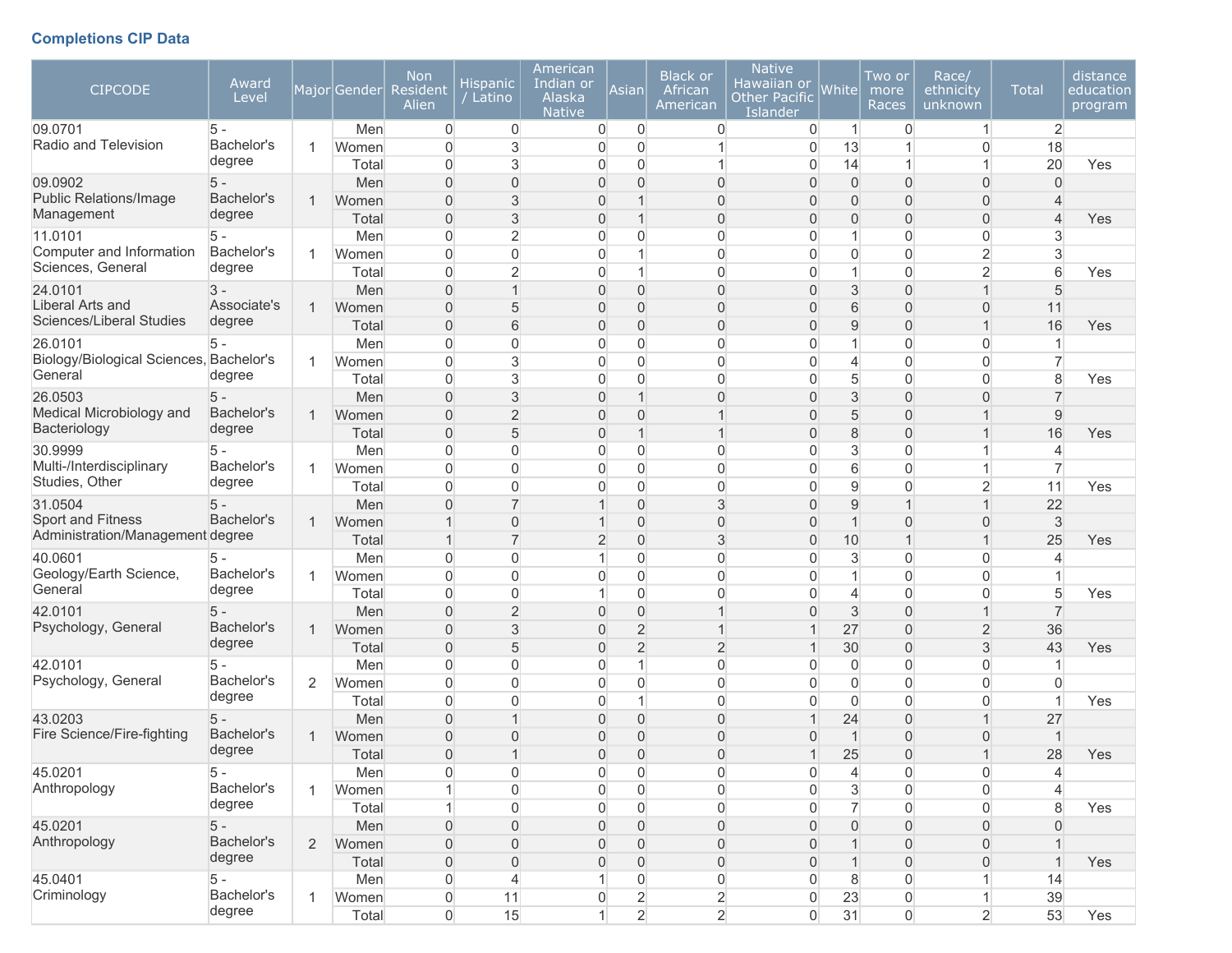| <b>CIPCODE</b>                 | Award<br>Level | Major Gender | <b>Non</b><br>Resident<br>Alien | <b>Hispanic</b><br>Latino | American<br>Indian or<br>Alaska<br><b>Native</b> | Asian | <b>Black or</b><br>African<br>American | <b>Native</b><br>Hawaiian or<br><b>Other Pacific</b><br><b>Islander</b> | <b>White</b> | Two or<br>more<br>Races | Race/<br>ethnicity<br>unknown | <b>Total</b> | distance<br>education<br>program |
|--------------------------------|----------------|--------------|---------------------------------|---------------------------|--------------------------------------------------|-------|----------------------------------------|-------------------------------------------------------------------------|--------------|-------------------------|-------------------------------|--------------|----------------------------------|
| 45.0701                        | $5 -$          | Men          |                                 | $\overline{0}$            | $\Omega$                                         |       |                                        |                                                                         |              |                         |                               |              |                                  |
| Geography                      | Bachelor's     | Women        |                                 | $\overline{0}$            |                                                  |       |                                        |                                                                         |              |                         |                               |              |                                  |
|                                | degree         | Total        | 0                               | $\mathbf{0}$              | 0                                                |       |                                        |                                                                         |              |                         |                               |              | Yes                              |
| 45.1101                        | 5 -            | Men          |                                 |                           |                                                  |       |                                        |                                                                         |              |                         |                               |              |                                  |
| Sociology                      | Bachelor's     | Women        |                                 | 8                         |                                                  |       |                                        |                                                                         | 20           |                         |                               | 31           |                                  |
| degree                         | Total          | 0            | 9                               | 0                         |                                                  |       |                                        | 23                                                                      |              |                         | 39                            | Yes          |                                  |
| 51.2208                        | $5 -$          | Men          | 0                               |                           | $\Omega$                                         |       |                                        |                                                                         |              |                         |                               |              |                                  |
| Community Health and           | Bachelor's     | Women        |                                 |                           |                                                  |       |                                        |                                                                         | 19           |                         |                               | 32           |                                  |
| <b>Preventive Medicine</b>     | degree         | Total        |                                 |                           |                                                  |       |                                        |                                                                         | 21           |                         |                               | 37           | Yes                              |
| 51.3801                        |                | Men          |                                 |                           |                                                  |       |                                        |                                                                         |              |                         |                               |              |                                  |
| Registered                     | Bachelor's     | Women        |                                 |                           | $\Omega$                                         |       |                                        |                                                                         | 31           |                         |                               | 37           |                                  |
| Nursing/Registered Nurse       | degree         | Total        |                                 |                           |                                                  |       |                                        |                                                                         | 35           |                         |                               | 45           | Yes                              |
| 52.0201                        | $5 -$          | Men          |                                 | 6                         |                                                  |       |                                        |                                                                         | 57           |                         |                               | 70           |                                  |
| <b>Business Administration</b> | Bachelor's     | Women        |                                 | 14                        |                                                  |       |                                        |                                                                         | 38           |                         | 6                             | 64           |                                  |
| and Management, General        | degree         | Total        | $\overline{0}$                  | 20                        |                                                  |       |                                        |                                                                         | 95           |                         | 9                             | 134          | Yes                              |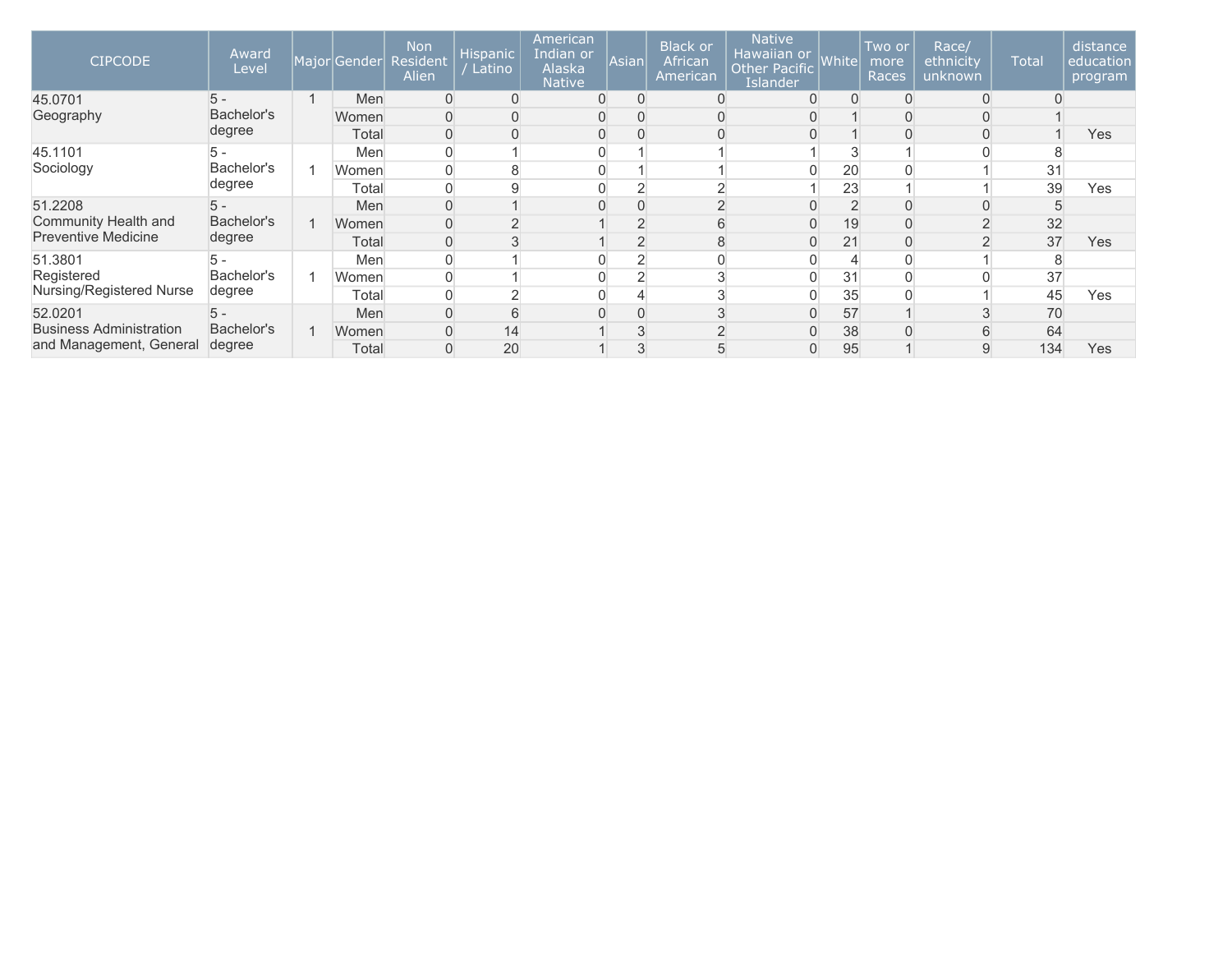## **Completions: total by first major**

| 99.0000 Summary<br><b>Grand Totals</b> | Award<br>Level | Nonresi-<br>dent alien | Hispanic<br>Latino | American<br>Indian or<br>Alaska<br><b>Native</b> | Asian          | <b>Black or</b><br>African<br>American | <b>Native</b><br><b>Hawaiian</b><br>or Other<br>Pacific<br>Islander | White | Two or<br>more<br>Races | Race/<br>ethnicity<br>unknown | Total | PY Total       |
|----------------------------------------|----------------|------------------------|--------------------|--------------------------------------------------|----------------|----------------------------------------|---------------------------------------------------------------------|-------|-------------------------|-------------------------------|-------|----------------|
| <b>Associate's degree</b>              | 3              |                        |                    |                                                  |                |                                        |                                                                     |       |                         |                               |       |                |
| Men                                    |                | $\mathsf{O}\xspace$    | $\mathbf{1}$       | $\mathsf 0$                                      | $\mathbf{0}$   | $\mathsf{O}\xspace$                    | $\mathsf{O}\xspace$                                                 | 3     | $\mathbf 0$             | $\mathbf{1}$                  | 5     | $\overline{2}$ |
| Women                                  |                | $\mathsf 0$            | 5                  | $\mathbf 0$                                      | $\Omega$       | 0                                      | $\mathbf 0$                                                         | 6     | $\Omega$                | 0                             | 11    | 7              |
| <b>Total</b>                           |                | $\mathbf{0}$           | 6                  | $\Omega$                                         | $\Omega$       | $\mathbf 0$                            | $\mathsf{O}\xspace$                                                 | 9     | $\Omega$                | $\mathbf 1$                   | 16    | 9              |
| <b>Bachelor's degree</b>               | 5              |                        |                    |                                                  |                |                                        |                                                                     |       |                         |                               |       |                |
| Men                                    |                | $\boldsymbol{0}$       | 28                 | $\mathfrak{S}$                                   | 4              | 10                                     | $\overline{2}$                                                      | 126   | $\sqrt{3}$              | 10                            | 186   | 131            |
| Women                                  |                | $\overline{2}$         | 50                 | 3                                                | 14             | 17                                     | $\mathbf{1}$                                                        | 193   | $\mathbf{1}$            | 16                            | 297   | 197            |
| <b>Total</b>                           |                | $\overline{2}$         | 78                 | 6                                                | 18             | 27                                     | 3                                                                   | 319   | $\overline{4}$          | 26                            | 483   | 328            |
|                                        |                |                        |                    |                                                  |                |                                        |                                                                     |       |                         |                               |       |                |
| <b>Grand Total Men</b>                 |                | $\mathsf{O}\xspace$    | 29                 | $\sqrt{3}$                                       | $\overline{4}$ | 10                                     | $\overline{2}$                                                      | 129   | 3                       | 11                            | 191   | 133            |
| <b>Grand Total Women</b>               |                | $\sqrt{2}$             | 55                 | 3                                                | 14             | 17                                     | $\mathbf{1}$                                                        | 199   | 1                       | 16                            | 308   | 204            |
| <b>Grand Total</b>                     |                | $\overline{2}$         | 84                 | 6                                                | 18             | 27                                     | 3                                                                   | 328   | 4                       | 27                            | 499   | 337            |
|                                        |                |                        |                    |                                                  |                |                                        |                                                                     |       |                         |                               |       |                |
| PY Grand Total Men                     |                | $\mathbf{1}$           | 20                 | $\mathbf{3}$                                     | 4              | 6                                      | $\pmb{0}$                                                           | 95    | $\mathbf 0$             | $\overline{4}$                |       | 133            |
| PY Grand Total<br>Women                |                | $\mathbf{0}$           | 20                 | $\overline{2}$                                   | $\overline{7}$ | 22                                     | $\overline{2}$                                                      | 140   | $\overline{2}$          | 9                             |       | 204            |
| PY Grand Total                         |                | 1                      | 40                 | 5                                                | 11             | 28                                     | $\overline{2}$                                                      | 235   | $\overline{2}$          | 13                            |       | 337            |

**Completions: total by second major**

| 99.0000 Summary<br><b>Grand Totals</b> | Award<br>Level | Nonresi-<br>dent alien | Hispanic<br>Latino | American<br>Indian or<br>Alaska<br><b>Native</b> | Asian          | <b>Black or</b><br>African<br>American | <b>Native</b><br><b>Hawaiian</b><br>or Other<br>Pacific<br>Islander | White                    | Two or<br>more<br>Races | Race/<br>ethnicity<br>unknown | <b>Total</b> | PY Total     |
|----------------------------------------|----------------|------------------------|--------------------|--------------------------------------------------|----------------|----------------------------------------|---------------------------------------------------------------------|--------------------------|-------------------------|-------------------------------|--------------|--------------|
| <b>Bachelor's degree</b>               | 5              |                        |                    |                                                  |                |                                        |                                                                     |                          |                         |                               |              |              |
| Men                                    |                | $\mathbf 0$            | $\mathbf{0}$       | $\Omega$                                         |                | $\Omega$                               | 0                                                                   | $\Omega$                 | $\Omega$                | 0                             |              | 0            |
| Women                                  |                | 0                      | $\mathbf{0}$       | $\Omega$                                         | $\mathbf 0$    | $\mathbf{0}$                           | 0                                                                   |                          | $\Omega$                | 0                             |              | 0            |
| <b>Total</b>                           |                | 0                      | $\overline{0}$     | $\Omega$                                         |                | $\mathbf{0}$                           | $\mathsf 0$                                                         |                          | $\Omega$                | 0                             | $\Omega$     | $\mathbf{0}$ |
|                                        |                |                        |                    |                                                  |                |                                        |                                                                     |                          |                         |                               |              |              |
| Grand Total Men                        |                | 0                      | $\Omega$           | $\mathbf 0$                                      |                | $\Omega$                               | $\mathbf 0$                                                         | 0                        | $\mathbf 0$             | 0                             |              | $\mathbf{0}$ |
| <b>Grand Total Women</b>               |                | $\mathbf{0}$           | $\Omega$           | $\Omega$                                         | $\overline{0}$ | $\Omega$                               | $\mathbf{0}$                                                        | $\overline{\mathcal{A}}$ | $\mathbf{0}$            | $\Omega$                      |              | $\mathbf{0}$ |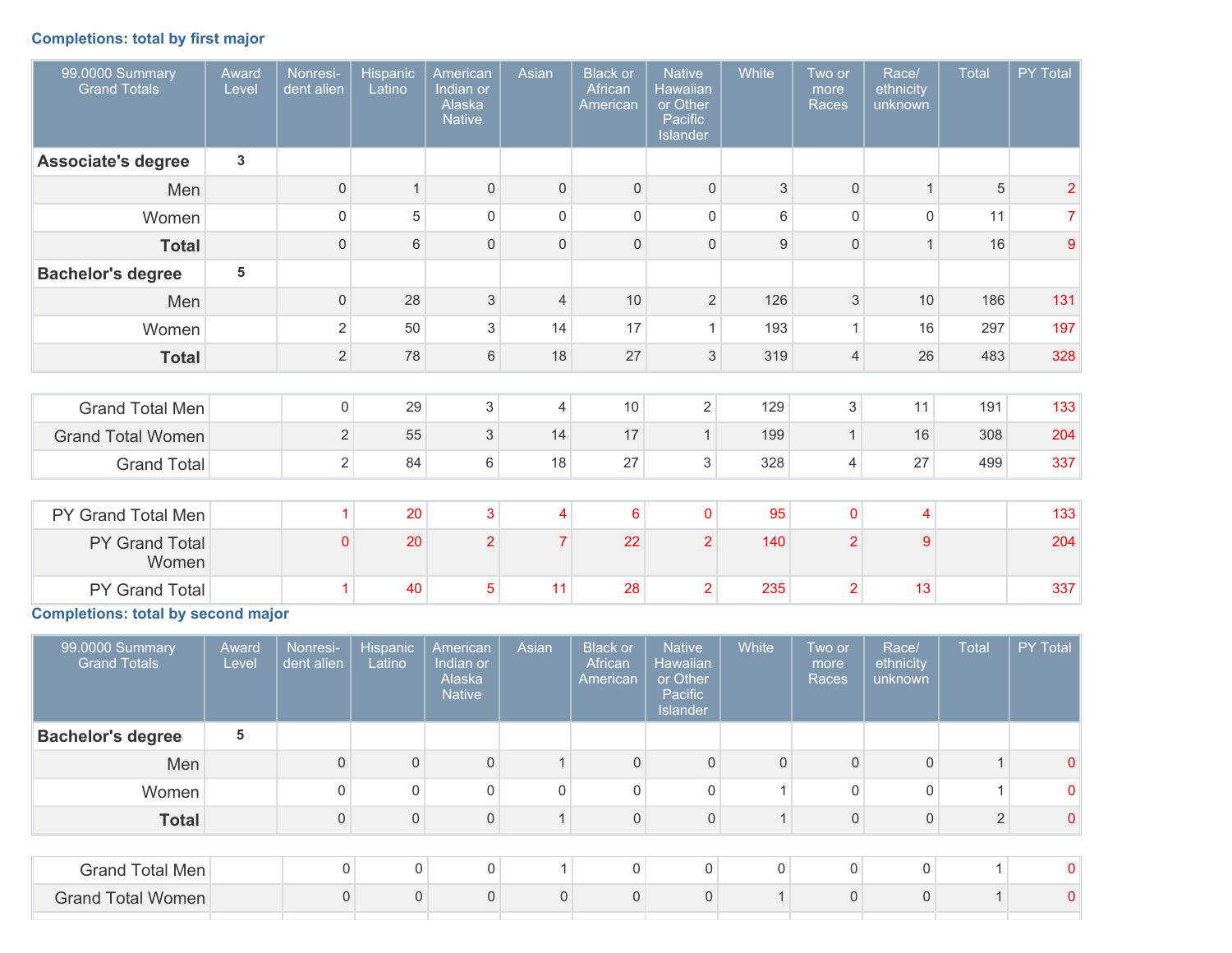| Grand Total             |  |  |   |   |   |   |  | 0. |
|-------------------------|--|--|---|---|---|---|--|----|
|                         |  |  |   |   |   |   |  |    |
| PY Grand Total Men      |  |  |   |   |   |   |  |    |
| PY Grand Total<br>Women |  |  | n | 0 | 0 | 0 |  | 0. |
| PY Grand Total          |  |  |   |   |   |   |  | 0. |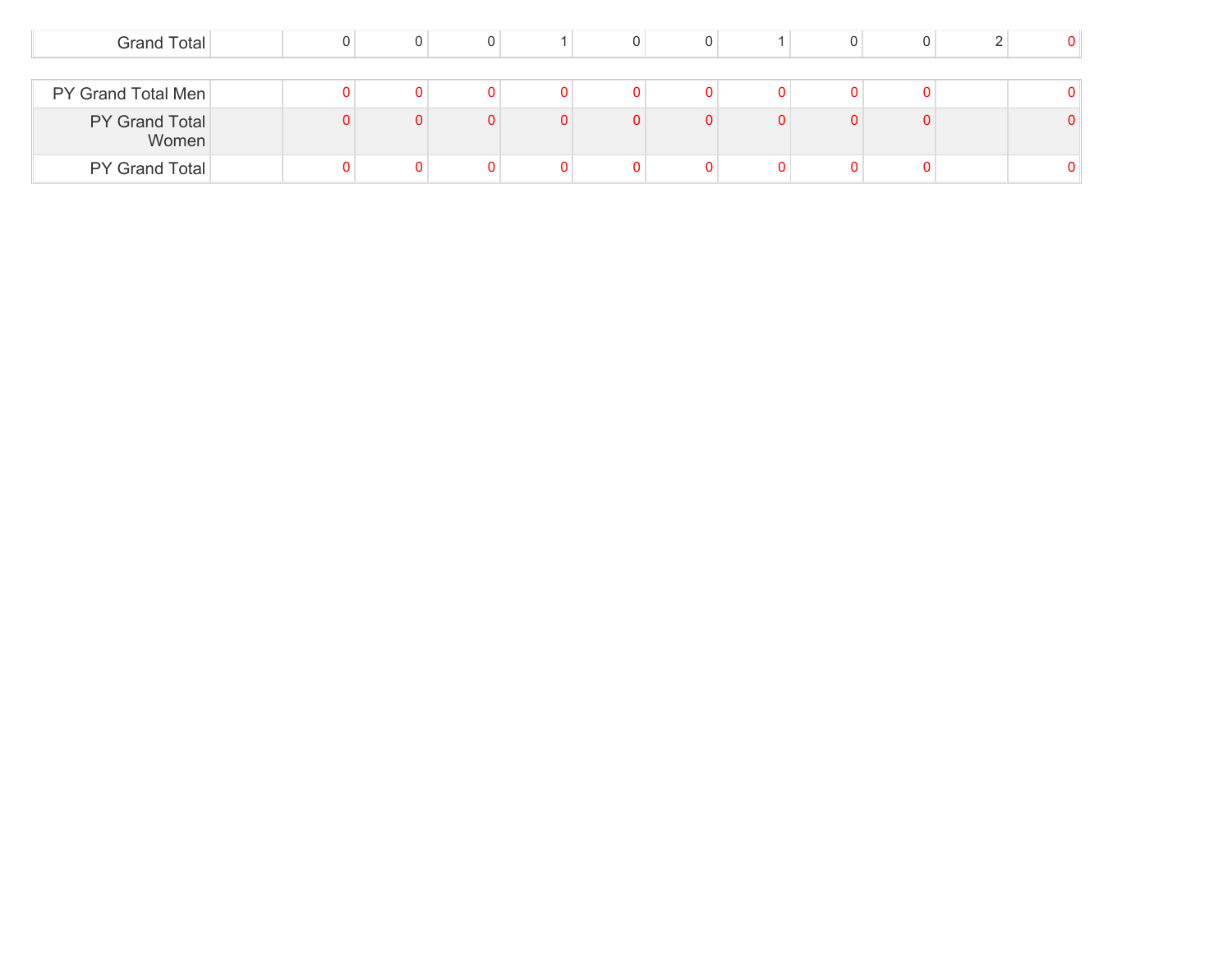#### All Completers

Institutions must report the following information. (Some data will be pre-populated from the completions by CIP code data.)

### **All Completers**

Number of students by gender and race and ethnicity earning an award between July 1, 2017 and June 30, 2018. Count each student only once, regardless of how many awards he/she earned. The intent of this screen is to collect an unduplicated count of total numbers of *completers*.

•Report Hispanic/Latino individuals of any race as Hispanic/Latino

•Report race for non-Hispanic/Latino individuals only

|                                                 | Men                       |                         | Women                     |                 | Total<br><b>Students</b> |
|-------------------------------------------------|---------------------------|-------------------------|---------------------------|-----------------|--------------------------|
|                                                 | <b>Number of Students</b> | Total<br>Awards         | <b>Number of Students</b> | Total<br>Awards |                          |
| Nonresident alien                               | 10                        | $\pmb{0}$               | 2                         | $\overline{2}$  | $\overline{2}$           |
| Hispanic/Latino                                 | 29                        | 29                      | 51                        | 55              | 80                       |
| American Indian or<br>Alaska Native             | 3                         | 3                       | 3                         | 3               | $6\phantom{1}6$          |
| Asian                                           | 4                         | $\overline{\mathbf{4}}$ | 14                        | 14              | 18                       |
| <b>Black or African</b><br>American             | 10                        | $10$                    | 17                        | 17              | 27                       |
| Native Hawaiian or<br>Other Pacific<br>Islander | 2                         | $\overline{2}$          | $\mathbf{1}$              | $\mathbf{1}$    | $\mathbf{3}$             |
| White                                           | 126                       | 129                     | 197                       | 199             | 323                      |
| Two or more races                               | $\overline{3}$            | 3                       | $\mathbf{1}$              | $\mathbf{1}$    | $\overline{4}$           |
| Race and ethnicity<br>unknown                   | 10                        | 11                      | 16                        | 16              | 26                       |
| <b>TOTAL</b>                                    | 187                       | 191                     | 302                       | 308             | 489                      |
| PY TOTAL                                        | 132                       |                         | 203                       |                 | 335                      |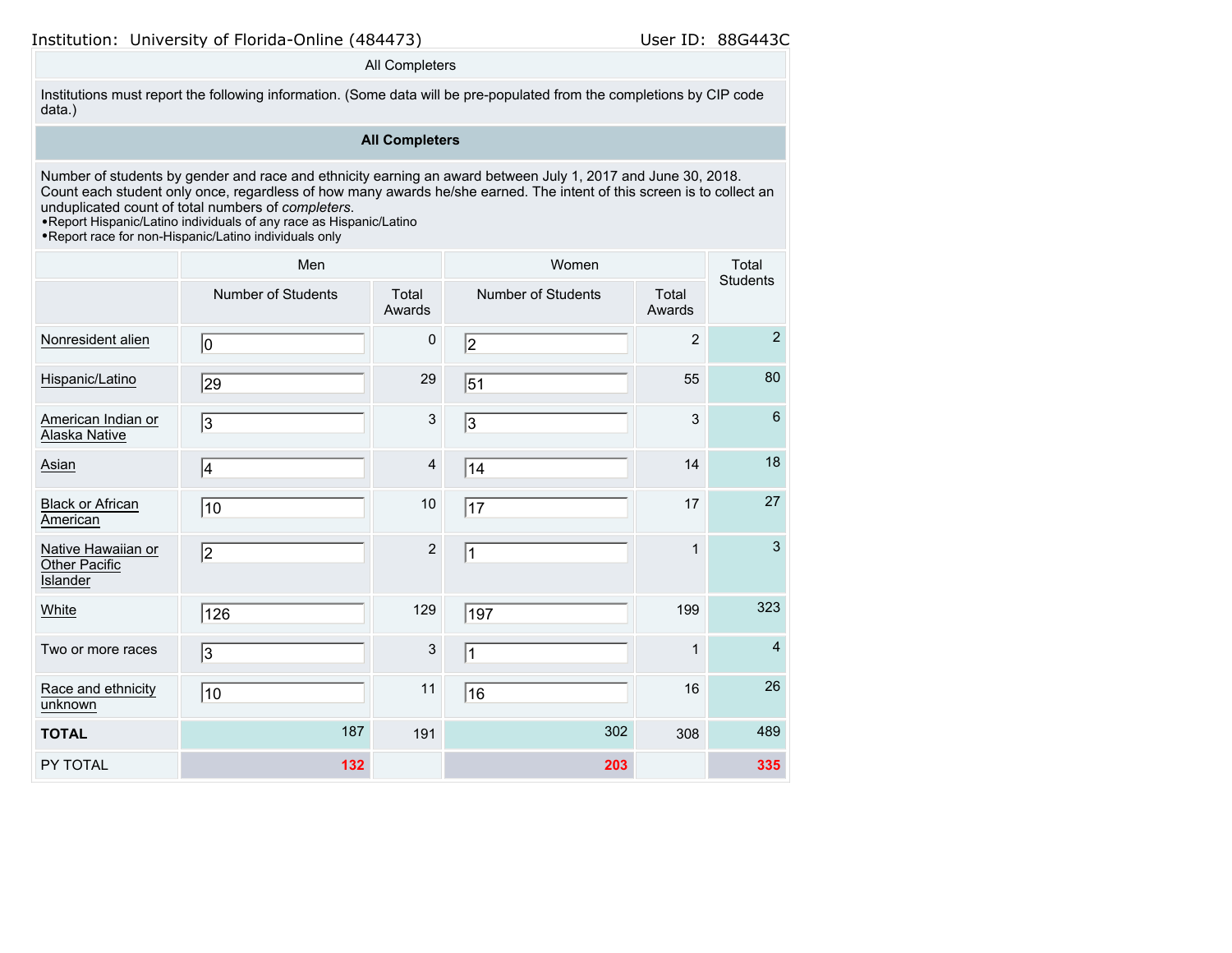Completers by Level

Institutions must report the number of students who earned an award by level. This screen will be shown for each of the following consolidated award levels for which there is a reported completion:

- Postsecondary awards, certificates, or diplomas of **less than 1 academic year**
	- Less than 900 contact or clock hours, or
	- Less than 30 SEMESTER or TRIMESTER credit hours, or
	- Less than 45 QUARTER credit hours
- Postsecondary awards, certificates, or diplomas of **at least 1 but less than 4 academic years**
	- 900 or more contact or clock hours, or
	- 30 or more SEMESTER or TRIMESTER credit hours, or
	- 45 or more QUARTER credit hours
- Associate's degrees
- Bachelor's degrees
- Master's degrees
- Doctor's degrees
- Postbaccalaureate and post-master's certificates

#### **Associate's degrees**

Number of students by gender, by race and ethnicity, and by age earning this award between July 1, 2017 and June 30, 2018. Each student should be counted once per award level. For example, if a student earned a master's degree and a doctor's degree, he/she should be counted once in master's and once in doctor's. A student earning two master's degrees should be counted only once.

•Report Hispanic/Latino individuals of any race as Hispanic/Latino •Report race for non-Hispanic/Latino individuals only

|                                  | <b>Number of Students</b> | <b>Total Awards</b> |
|----------------------------------|---------------------------|---------------------|
|                                  |                           |                     |
| <b>By Gender</b>                 |                           |                     |
| Men                              | 5                         | 5                   |
| Women                            | 11                        | 11                  |
| <b>TOTAL</b>                     | 16                        | 16                  |
| PY TOTAL                         | $\overline{9}$            |                     |
|                                  |                           |                     |
| <b>By Race/Ethnicity</b>         |                           |                     |
| Nonresident alien                | 10                        | $\mathbf 0$         |
| Hispanic/Latino                  | 6                         | 6                   |
| American Indian or Alaska Native | 10                        | $\mathbf 0$         |
|                                  |                           |                     |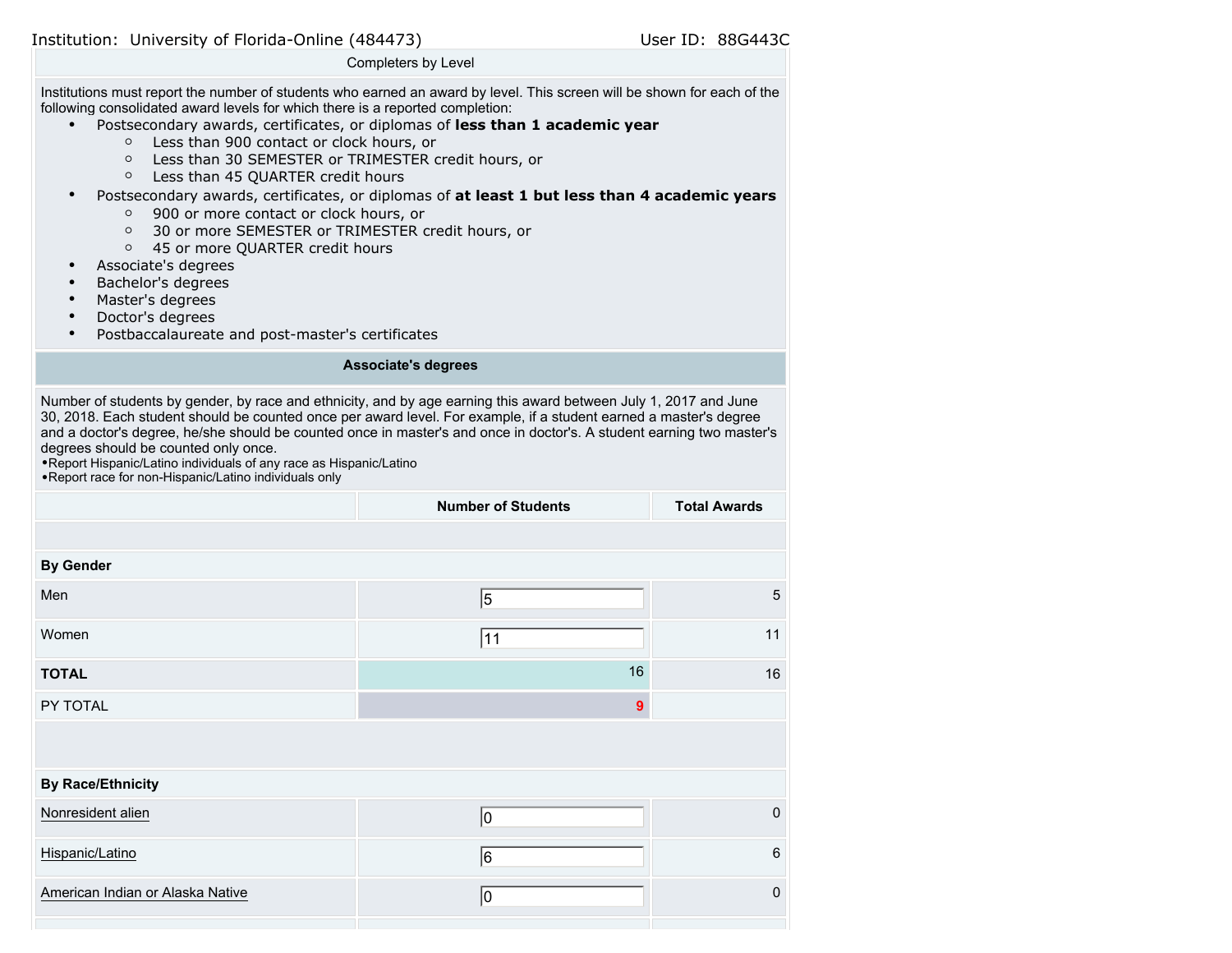| Asian                                     | 10             | 0                |
|-------------------------------------------|----------------|------------------|
| <b>Black or African American</b>          | 0              | $\mathbf 0$      |
| Native Hawaiian or Other Pacific Islander | 0              | $\pmb{0}$        |
| White                                     | $\overline{9}$ | $\boldsymbol{9}$ |
| Two or more races                         | 0              | $\mathbf 0$      |
| Race and ethnicity unknown                | $\vert$ 1      | 1                |
| <b>TOTAL</b>                              | 16             | 16               |
|                                           |                |                  |
| <b>B</b> By Age                           |                |                  |
| Under 18                                  | $\overline{0}$ |                  |
| 18-24                                     | 10             |                  |
| 25-39                                     | $\sqrt{3}$     |                  |
| 40 and Above                              | 3              |                  |
| Age Unknown                               | $\overline{0}$ |                  |
| <b>TOTAL</b>                              | $16\,$         | 16               |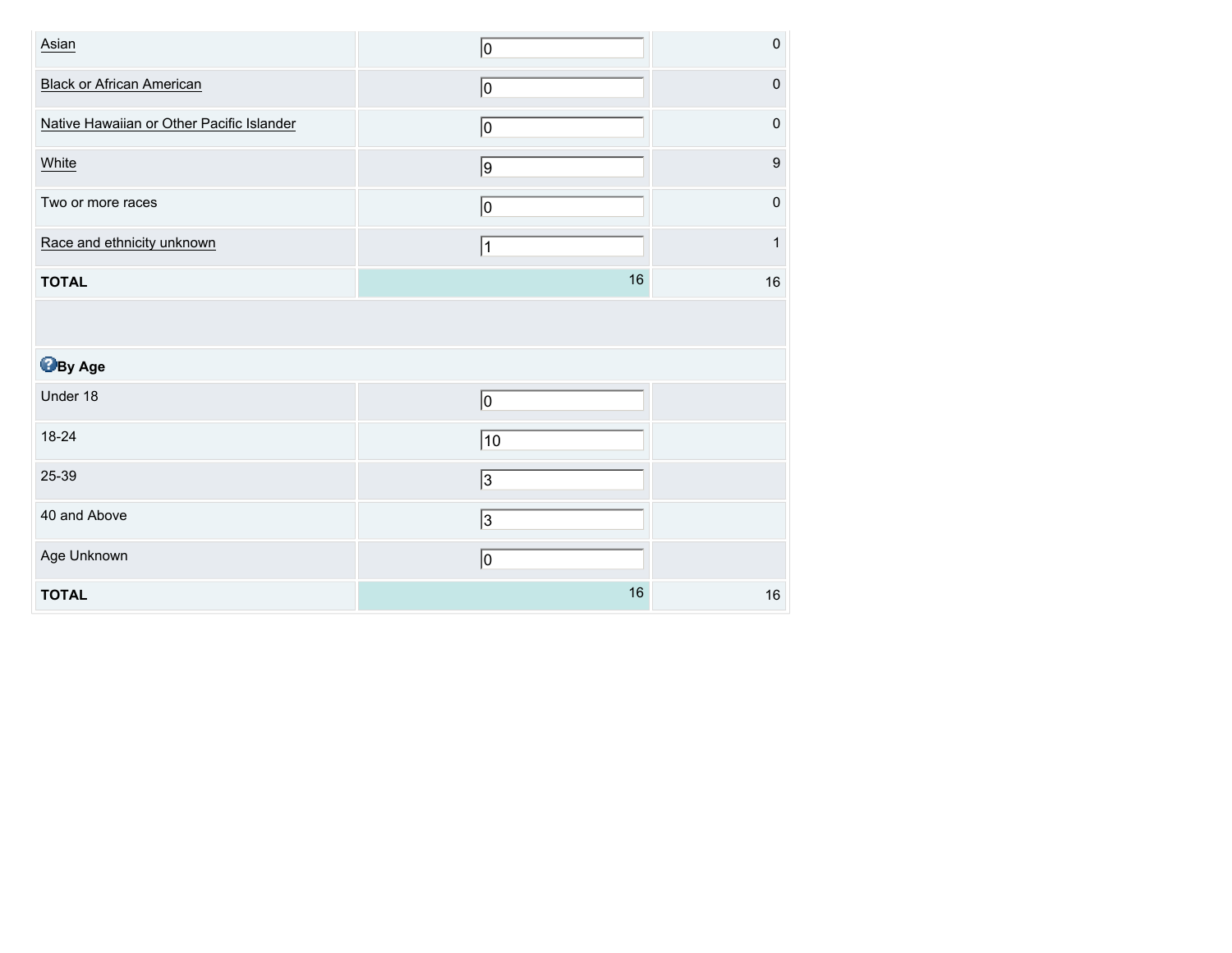Completers by Level

Institutions must report the number of students who earned an award by level. This screen will be shown for each of the following consolidated award levels for which there is a reported completion:

- Postsecondary awards, certificates, or diplomas of **less than 1 academic year**
	- Less than 900 contact or clock hours, or
	- Less than 30 SEMESTER or TRIMESTER credit hours, or
	- Less than 45 QUARTER credit hours
- Postsecondary awards, certificates, or diplomas of **at least 1 but less than 4 academic years**
	- 900 or more contact or clock hours, or
	- 30 or more SEMESTER or TRIMESTER credit hours, or
	- 45 or more QUARTER credit hours
- Associate's degrees
- Bachelor's degrees
- Master's degrees
- Doctor's degrees
- Postbaccalaureate and post-master's certificates

#### **Bachelor's degrees**

Number of students by gender, by race and ethnicity, and by age earning this award between July 1, 2017 and June 30, 2018. Each student should be counted once per award level. For example, if a student earned a master's degree and a doctor's degree, he/she should be counted once in master's and once in doctor's. A student earning two master's degrees should be counted only once.

•Report Hispanic/Latino individuals of any race as Hispanic/Latino •Report race for non-Hispanic/Latino individuals only

|                                  | <b>Number of Students</b> | <b>Total Awards</b> |
|----------------------------------|---------------------------|---------------------|
|                                  |                           |                     |
| <b>By Gender</b>                 |                           |                     |
| Men                              | 184                       | 186                 |
| Women                            | 297                       | 297                 |
| <b>TOTAL</b>                     | 481                       | 483                 |
| PY TOTAL                         | 328                       |                     |
|                                  |                           |                     |
| <b>By Race/Ethnicity</b>         |                           |                     |
| Nonresident alien                | 2                         | $\overline{2}$      |
| Hispanic/Latino                  | 78                        | 78                  |
| American Indian or Alaska Native | 6                         | 6                   |
|                                  |                           |                     |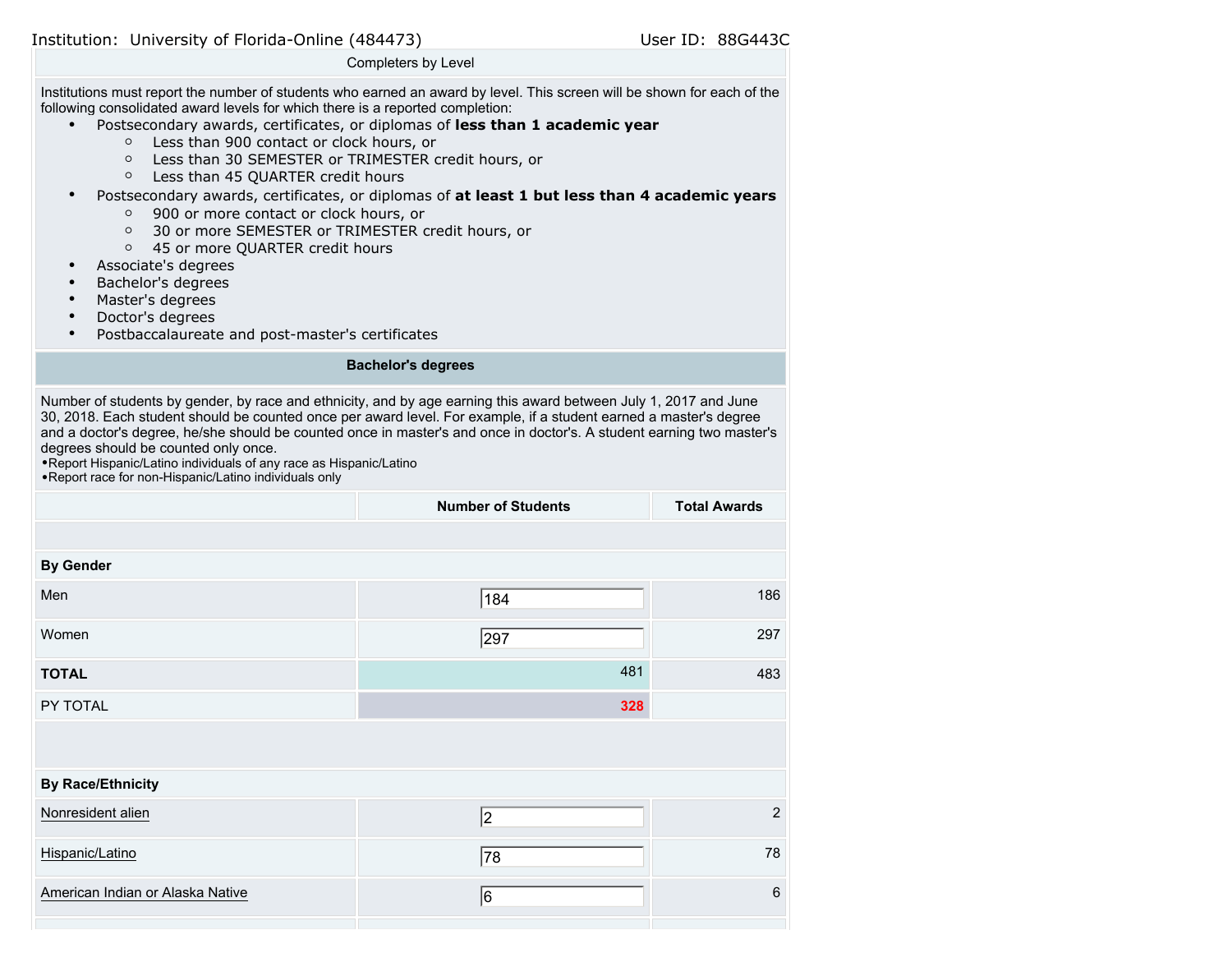| Asian                                     | 18              | 18                        |
|-------------------------------------------|-----------------|---------------------------|
| <b>Black or African American</b>          | $\overline{27}$ | 27                        |
| Native Hawaiian or Other Pacific Islander | $\sqrt{3}$      | $\ensuremath{\mathsf{3}}$ |
| White                                     | 317             | 319                       |
| Two or more races                         | 4               | $\overline{\mathbf{4}}$   |
| Race and ethnicity unknown                | 26              | 26                        |
| <b>TOTAL</b>                              | 481             | 483                       |
|                                           |                 |                           |
|                                           |                 |                           |
| <b>B</b> By Age                           |                 |                           |
| Under 18                                  | $ 0\rangle$     |                           |
| 18-24                                     | 127             |                           |
| 25-39                                     | $\sqrt{278}$    |                           |
| 40 and Above                              | 76              |                           |
| Age Unknown                               | 0               |                           |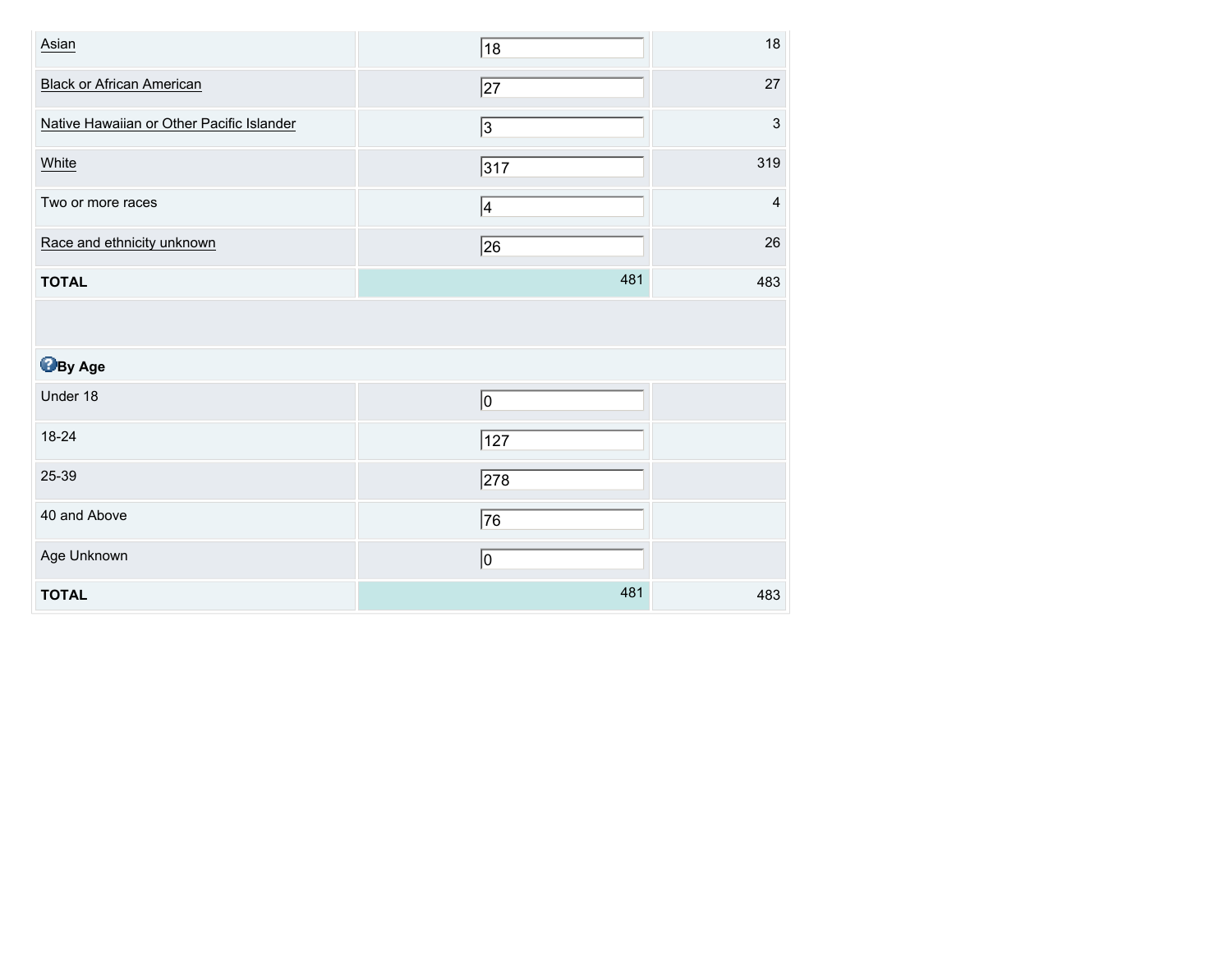|                                                                                                                                                                                                                                                                                                                                                                               |                                      | Prepared by |                               |                    |                          |           |                                  |       |
|-------------------------------------------------------------------------------------------------------------------------------------------------------------------------------------------------------------------------------------------------------------------------------------------------------------------------------------------------------------------------------|--------------------------------------|-------------|-------------------------------|--------------------|--------------------------|-----------|----------------------------------|-------|
| The name of the preparer is being collected so that we can follow up with the appropriate person in the event that there are questions concerning the data. The Keyholder will<br>be copied on all email correspondence to other preparers.                                                                                                                                   |                                      |             |                               |                    |                          |           |                                  |       |
| The time it took to prepare this component is being collected so that we can continue to improve our estimate of the reporting burden associated with IPEDS. Please include in<br>your estimate the time it took for you to review instructions, query and search data sources, complete and review the component, and submit the data through the Data<br>Collection System. |                                      |             |                               |                    |                          |           |                                  |       |
| Thank you for your assistance.                                                                                                                                                                                                                                                                                                                                                |                                      |             |                               |                    |                          |           |                                  |       |
|                                                                                                                                                                                                                                                                                                                                                                               |                                      |             |                               |                    |                          |           |                                  |       |
| This survey component was prepared by:                                                                                                                                                                                                                                                                                                                                        |                                      |             |                               |                    |                          |           |                                  |       |
| $\bigcap$                                                                                                                                                                                                                                                                                                                                                                     | Keyholder                            |             |                               | <b>SFA Contact</b> |                          | $\subset$ | <b>HR Contact</b>                |       |
| $\bigcap$                                                                                                                                                                                                                                                                                                                                                                     | <b>Finance Contact</b>               |             |                               |                    | Academic Library Contact | $\bigcap$ | Other                            |       |
| Name:                                                                                                                                                                                                                                                                                                                                                                         | Cathy Lebo                           |             |                               |                    |                          |           |                                  |       |
| Email:                                                                                                                                                                                                                                                                                                                                                                        | clebo@aa.ufl.edu                     |             |                               |                    |                          |           |                                  |       |
|                                                                                                                                                                                                                                                                                                                                                                               |                                      |             |                               |                    |                          |           |                                  |       |
| How many staff from your institution only were involved in the data collection and reporting process of this survey component?                                                                                                                                                                                                                                                |                                      |             |                               |                    |                          |           |                                  |       |
| 8.00                                                                                                                                                                                                                                                                                                                                                                          | Number of Staff (including yourself) |             |                               |                    |                          |           |                                  |       |
|                                                                                                                                                                                                                                                                                                                                                                               |                                      |             |                               |                    |                          |           |                                  |       |
| How many hours did you and others from your institution only spend on each of the steps below when responding to this survey component?                                                                                                                                                                                                                                       |                                      |             |                               |                    |                          |           |                                  |       |
| Exclude the hours spent collecting data for state and other reporting purposes.                                                                                                                                                                                                                                                                                               |                                      |             |                               |                    |                          |           |                                  |       |
| <b>Staff member</b>                                                                                                                                                                                                                                                                                                                                                           | <b>Collecting Data Needed</b>        |             | <b>Revising Data to Match</b> |                    | <b>Entering Data</b>     |           | <b>Revising and Locking Data</b> |       |
|                                                                                                                                                                                                                                                                                                                                                                               |                                      |             | <b>IPEDS Requirements</b>     |                    |                          |           |                                  |       |
| <b>Your office</b>                                                                                                                                                                                                                                                                                                                                                            | 5.00                                 | hours       | 1.00                          | hours              | 1.00                     | hours     | 1.00                             | hours |
| <b>Other offices</b>                                                                                                                                                                                                                                                                                                                                                          | 4.00                                 | hours       |                               | hours              |                          | hours     | 2.25                             | hours |
|                                                                                                                                                                                                                                                                                                                                                                               |                                      |             |                               |                    |                          |           |                                  |       |
|                                                                                                                                                                                                                                                                                                                                                                               |                                      |             |                               |                    |                          |           |                                  |       |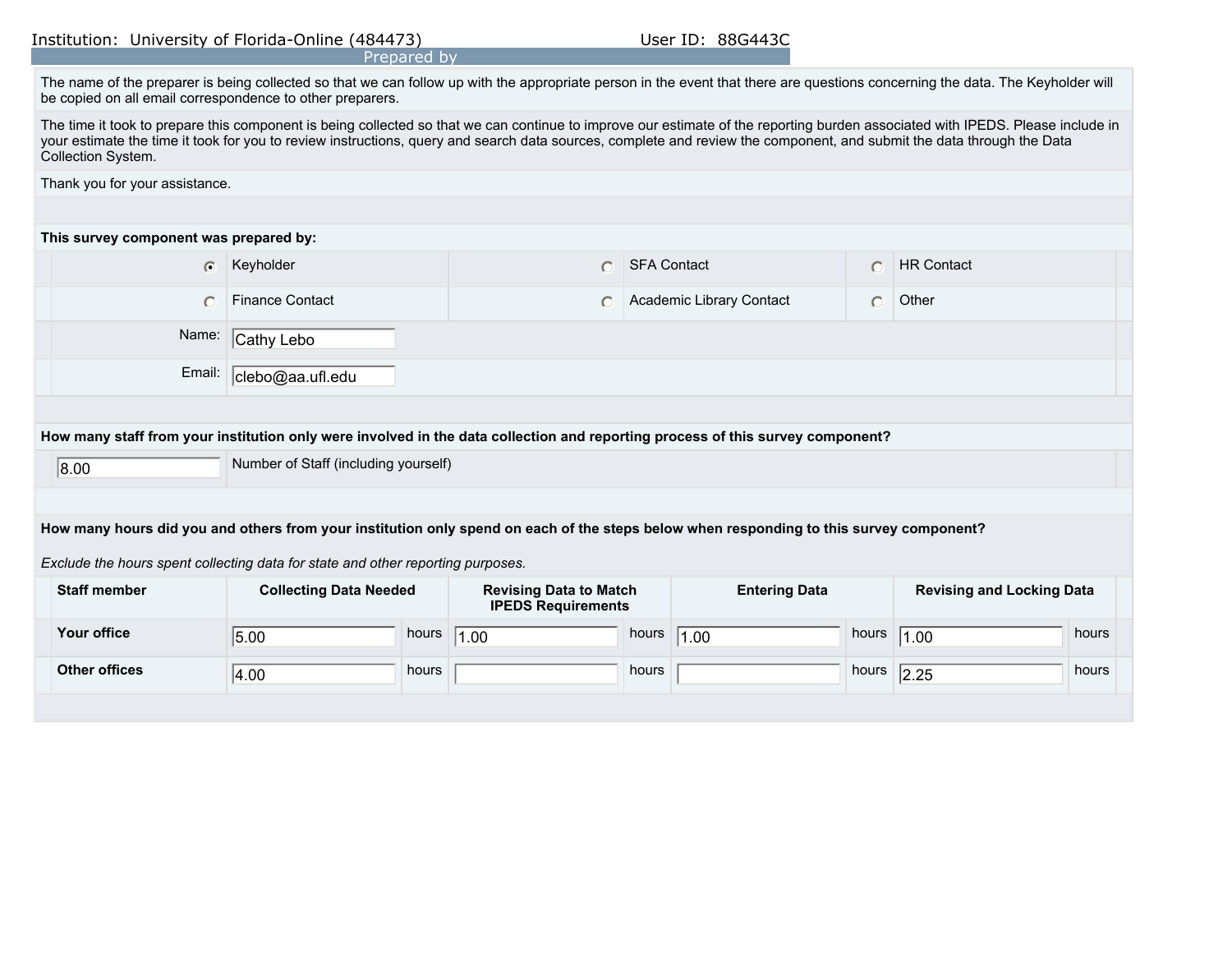IPEDS collects important information regarding your institution. All data reported in IPEDS survey components become available in the IPEDS Data Center and appear as aggregated data in various Department of Education reports. Additionally, some of the reported data appears specifically for your institution through the College Navigator website and is included in your institution's Data Feedback Report (DFR). The purpose of this summary is to provide you an opportunity to view some of the data that, when accepted through the IPEDS quality control process, will appear on the College Navigator website and/or your DFR. College Navigator is updated approximately three months after the data collection period closes and Data Feedback Reports will be available through the [Data Center](https://nces.ed.gov/ipeds/use-the-data) and sent to your institution's CEO in November 2018.

Please review your data for accuracy. If you have questions about the data displayed below after reviewing the data reported on the survey screens, please contact the IPEDS Help Desk at: 1-877-225-2568 or ipedshelp@rti.org.

#### Summary of Completions Data

| <b>Award Level</b>                       | <b>Number of Completions</b> |                       |  |  |  |  |
|------------------------------------------|------------------------------|-----------------------|--|--|--|--|
|                                          | 1 <sup>st</sup> major        | 2 <sup>nd</sup> major |  |  |  |  |
| Associate's degree                       | 16                           |                       |  |  |  |  |
| Bachelors degree or equivalent           | 483                          |                       |  |  |  |  |
| Total number of degrees and certificates | 499                          |                       |  |  |  |  |

#### Summary of Completers Data

|                       | <b>Number of Students</b> |       |              |  |
|-----------------------|---------------------------|-------|--------------|--|
|                       | Men                       | Women | <b>Total</b> |  |
| <b>All Completers</b> | 187                       | 302   | 489          |  |